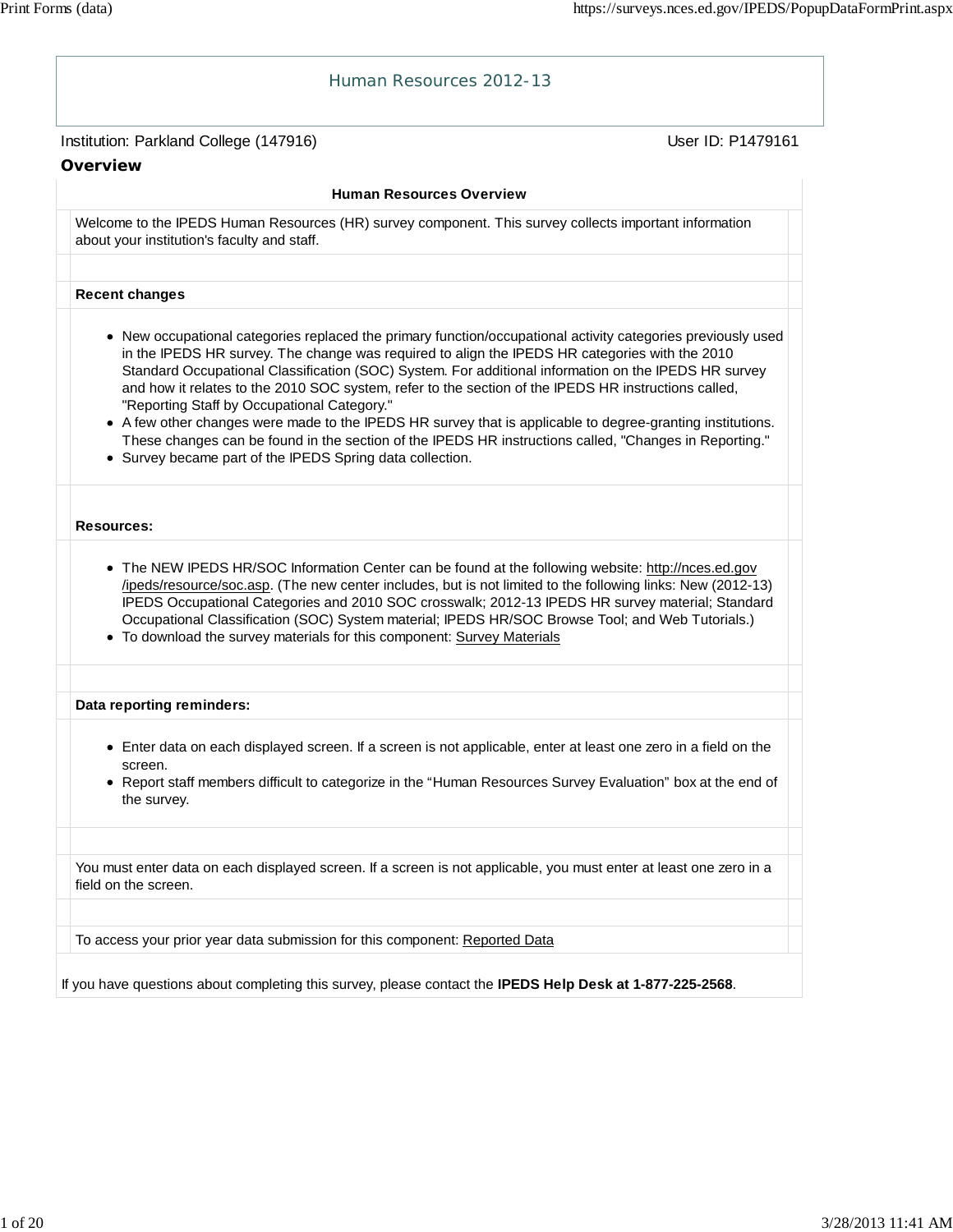|                | Institution: Parkland College (147916) |                |     |                                                                                                                                                                                                                                                                                                                                                         | User ID: P1479161 |     |                |    |  |  |
|----------------|----------------------------------------|----------------|-----|---------------------------------------------------------------------------------------------------------------------------------------------------------------------------------------------------------------------------------------------------------------------------------------------------------------------------------------------------------|-------------------|-----|----------------|----|--|--|
|                |                                        |                |     | <b>Human Resources Screening Questions</b>                                                                                                                                                                                                                                                                                                              |                   |     |                |    |  |  |
|                |                                        |                |     | Does your institution have any part-time staff?                                                                                                                                                                                                                                                                                                         |                   |     |                |    |  |  |
|                |                                        |                |     | If you answer Yes to this question, you will be provided the screens to report part-time staff.                                                                                                                                                                                                                                                         |                   |     |                |    |  |  |
|                |                                        |                |     |                                                                                                                                                                                                                                                                                                                                                         | $\bullet$         | Yes | $^{\circ}$     | No |  |  |
|                |                                        |                |     | Does your institution have 15 or more full-time staff?                                                                                                                                                                                                                                                                                                  |                   |     |                |    |  |  |
|                |                                        |                |     |                                                                                                                                                                                                                                                                                                                                                         |                   |     |                |    |  |  |
|                |                                        |                |     |                                                                                                                                                                                                                                                                                                                                                         | $\bullet$         | Yes | $\circledcirc$ | No |  |  |
|                |                                        |                |     | Do ALL of the instructional staff at your institution fall into any of the following categories?                                                                                                                                                                                                                                                        |                   |     |                |    |  |  |
|                |                                        |                |     | If you answer Yes to any of the questions below, the full-time instructional staff screens of Part G are NOT applicable<br>to your institution and you will NOT be required to report data for the full-time instructional staff screens of Part G.<br>However, Part G will still be required for reporting data for full-time non-instructional staff. |                   |     |                |    |  |  |
|                | $\bullet$<br>No                        | $\circledcirc$ | Yes | Are ALL of the instructional staff military personnel?                                                                                                                                                                                                                                                                                                  |                   |     |                |    |  |  |
|                | No<br>$\bullet$                        | $\circledcirc$ | Yes | Do ALL of the instructional staff contribute their services (e.g., members of a<br>religious order)?                                                                                                                                                                                                                                                    |                   |     |                |    |  |  |
|                | No<br>$\bullet$                        | 0              | Yes | Do ALL of the instructional staff teach pre-clinical or clinical medicine?                                                                                                                                                                                                                                                                              |                   |     |                |    |  |  |
|                |                                        |                |     | The reporting of data by gender AND race/ethnicity is optional this year as it is in even-numbered years.                                                                                                                                                                                                                                               |                   |     |                |    |  |  |
|                |                                        |                |     | Do you wish to report data by gender AND race/ethnicity this year?<br>If you answer No, screens to report data by employment status (full-time and part-time) and occupational category will                                                                                                                                                            |                   |     |                |    |  |  |
| be displayed.  |                                        |                |     | If you answer Yes, screens to report data by employment status (full-time and part-time), occupational category, and<br>gender AND race/ethnicity will be displayed and you must complete all applicable screens.                                                                                                                                       |                   |     |                |    |  |  |
| $\bullet$      |                                        |                |     | No, I will not report data by gender and race/ethnicity this year                                                                                                                                                                                                                                                                                       |                   |     |                |    |  |  |
| $\circledcirc$ |                                        |                |     | Yes, I will report data by gender and race/ethnicity this year                                                                                                                                                                                                                                                                                          |                   |     |                |    |  |  |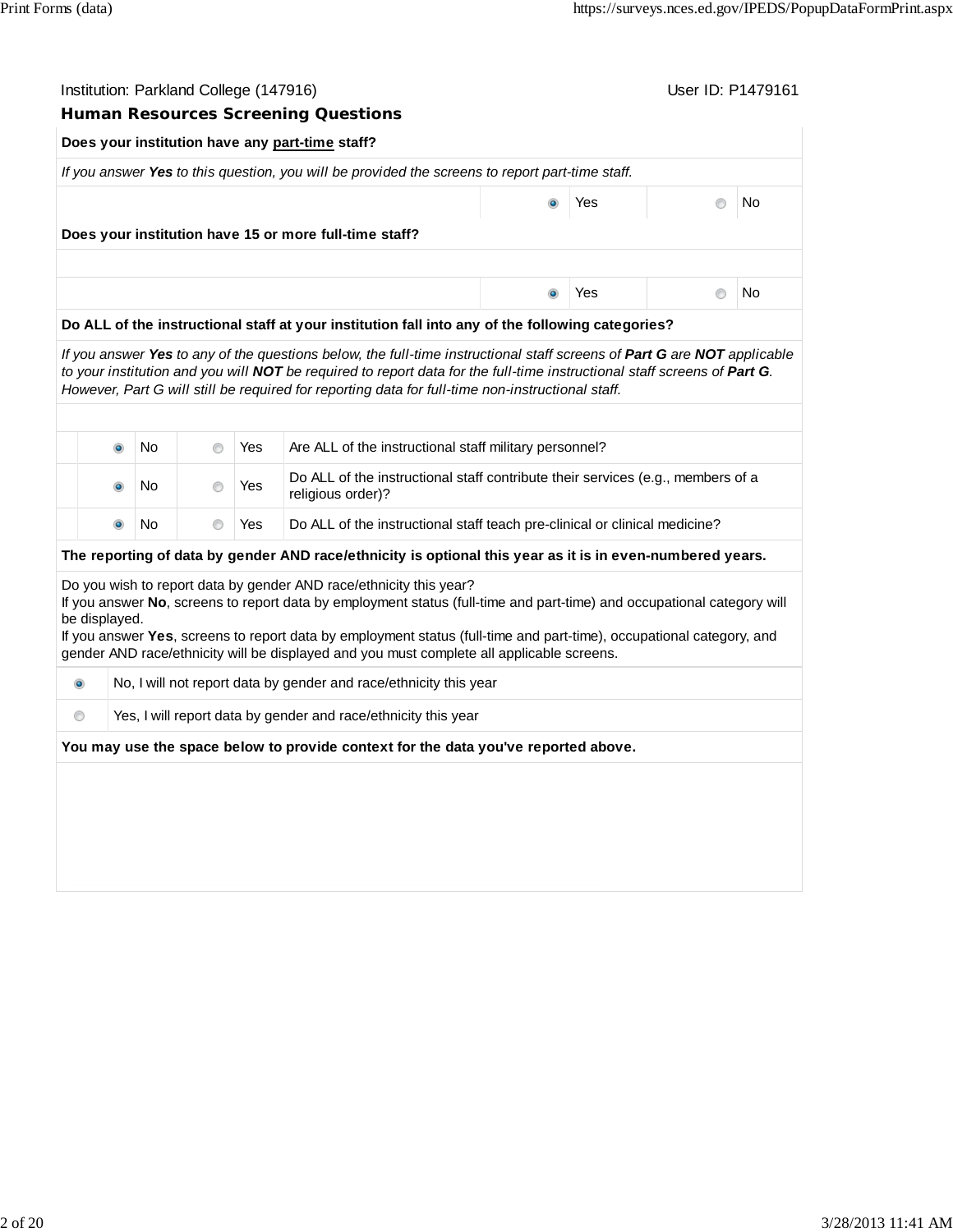| Institution: Parkland College (147916)                                                                                                                                                                                                                                                                                                                                                                                                                          |   |            | User ID: P1479161 |
|-----------------------------------------------------------------------------------------------------------------------------------------------------------------------------------------------------------------------------------------------------------------------------------------------------------------------------------------------------------------------------------------------------------------------------------------------------------------|---|------------|-------------------|
| <b>Human Resources Screening Questions</b>                                                                                                                                                                                                                                                                                                                                                                                                                      |   |            |                   |
| Does your institution have a tenure system?                                                                                                                                                                                                                                                                                                                                                                                                                     |   |            |                   |
| If you answer Yes to this question, you will be provided the screens to report some data by tenure status.                                                                                                                                                                                                                                                                                                                                                      |   |            |                   |
|                                                                                                                                                                                                                                                                                                                                                                                                                                                                 |   | Yes        | No.               |
| Does your institution have graduate assistants?                                                                                                                                                                                                                                                                                                                                                                                                                 |   |            |                   |
| If you answer Yes to this question, you will be provided the screens to report graduate assistants.                                                                                                                                                                                                                                                                                                                                                             |   |            |                   |
|                                                                                                                                                                                                                                                                                                                                                                                                                                                                 | ⋒ | Yes        | N <sub>o</sub>    |
| Did your institution hire any full-time permanent staff who were included on the payroll of the institution<br>between July 1 and October 31, 2012 either for the first time (new to the institution) or after a break in service<br>AND who were still on the payroll of the institution as of November 1, 2012? (Exclude persons who have<br>returned from sabbatical leave OR full-time Postsecondary Staff who are working less-than-9-month<br>contracts.) |   |            |                   |
| If you answer Yes to this question and your institution has 15 or more full-time staff, you will be provided the screens<br>to report full-time permanent new hires in Part H.                                                                                                                                                                                                                                                                                  |   |            |                   |
|                                                                                                                                                                                                                                                                                                                                                                                                                                                                 |   | <b>Yes</b> | No.               |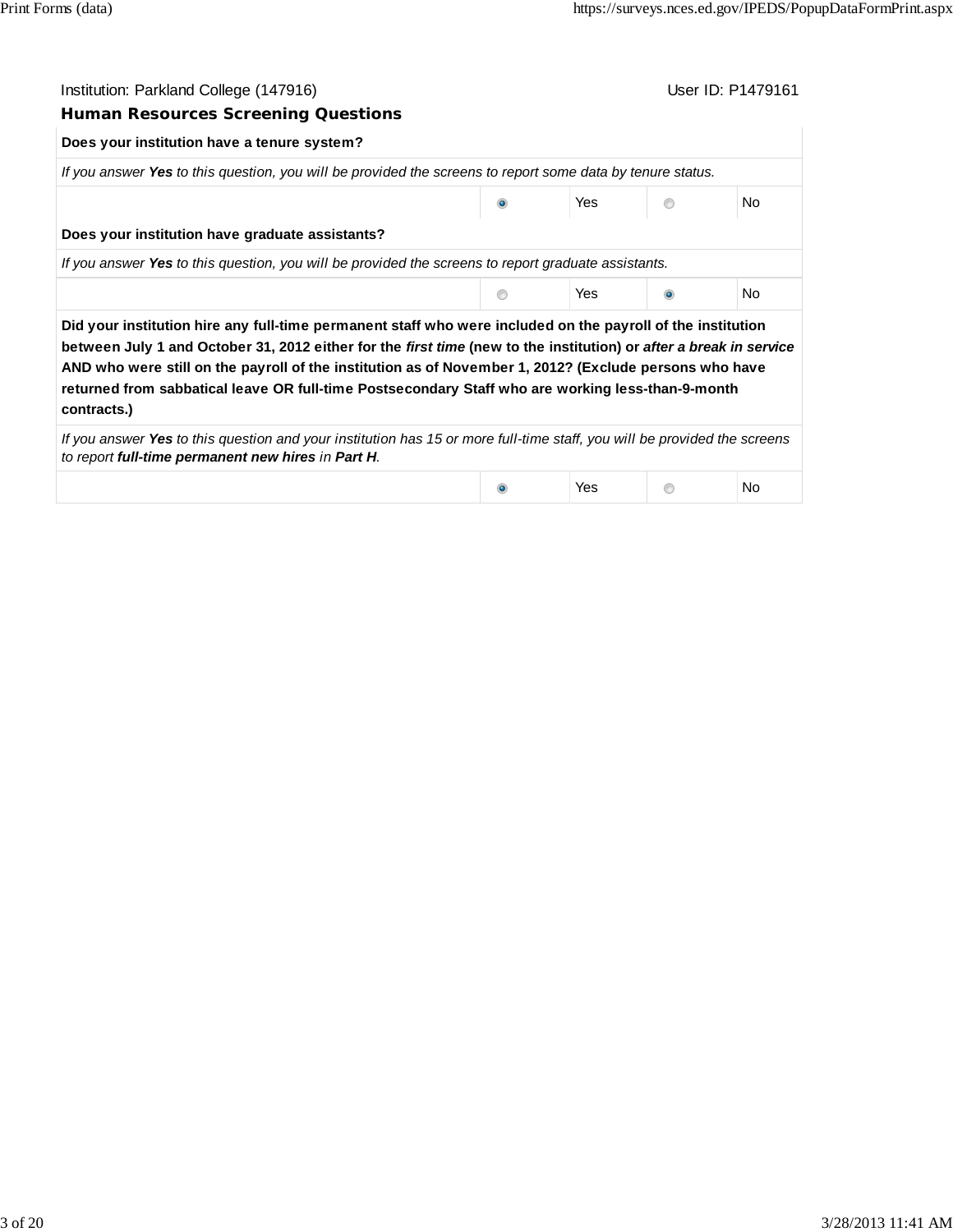### Institution: Parkland College (147916) **Institution: Parkland College (147916)** Conservation: P1479161

### **Part A - Full-time instructional staff by Rank and Tenure status**

| Number of full-time instructional staff by academic rank and tenure status |
|----------------------------------------------------------------------------|
|----------------------------------------------------------------------------|

|              |                               | Professors | Associate    | Assistant<br>professors professors Instructors Lecturers |    |             | No academic<br>rank | Total          |
|--------------|-------------------------------|------------|--------------|----------------------------------------------------------|----|-------------|---------------------|----------------|
|              | Tenured                       | 38         | 103          | 10                                                       | 0  | 0           | 0                   | 151            |
|              | On Tenure Track               | 0          | $\pmb{0}$    | 0                                                        | 19 | 0           | 0                   | 19             |
|              | Not on Tenure Track           |            |              |                                                          |    |             |                     |                |
|              | Multi-year contract           | 0          | $\mathbf{0}$ | $\mathbf{0}$                                             | 0  | 0           | 0                   | $\mathbf 0$    |
|              | Annual contract               | 0          | 0            | 0                                                        | 3  | $\mathbf 0$ |                     | $\overline{4}$ |
|              | Less-than-annual contract     | 0          | 0            | 0                                                        | 0  | 0           | 0                   | $\mathbf 0$    |
|              | <b>Without Faculty status</b> |            |              |                                                          |    |             |                     |                |
| <b>Total</b> |                               | 38         | 103          | 10                                                       | 22 | 0           |                     | 174            |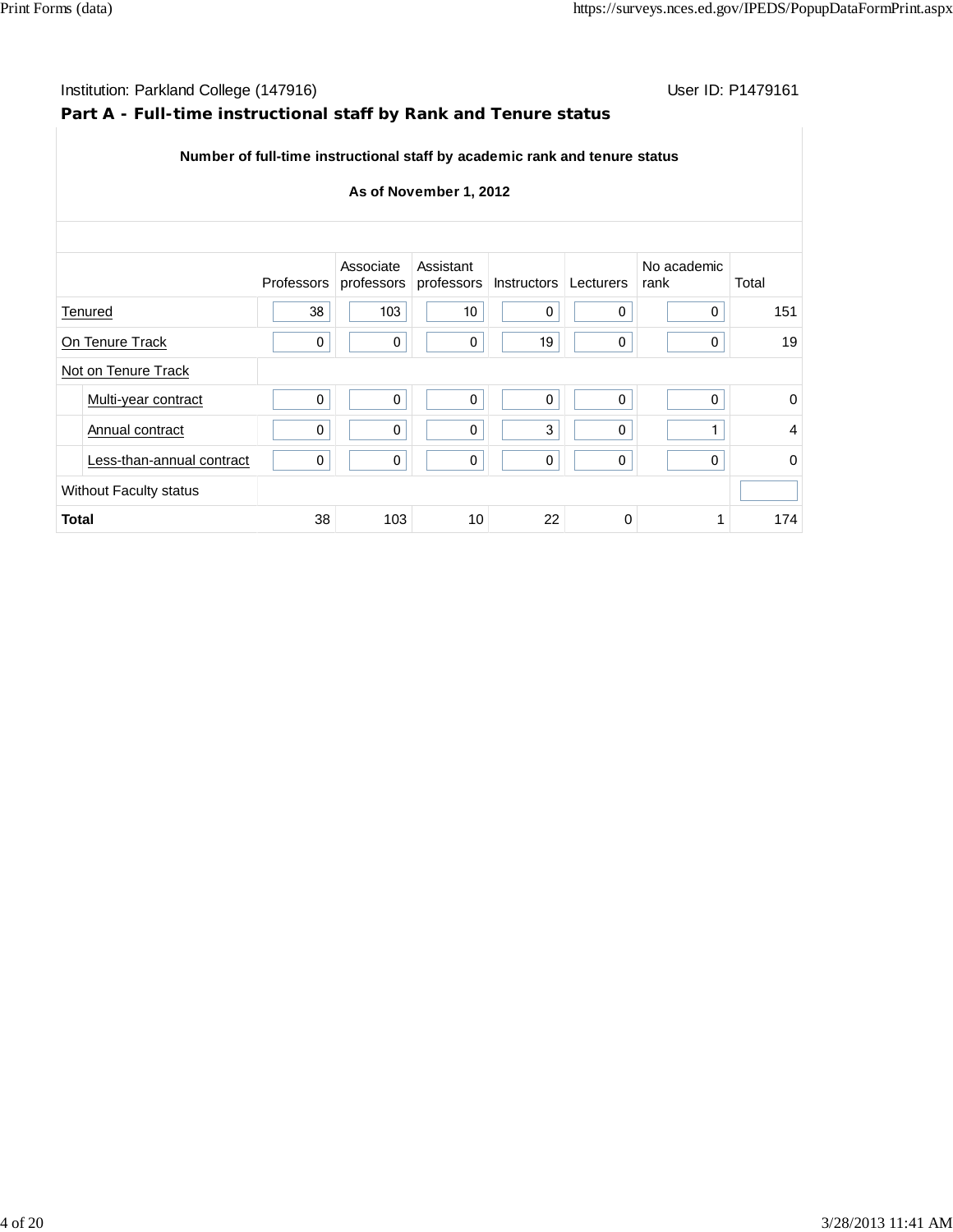### Institution: Parkland College (147916) **Institution: Parkland College (147916)** Conservation: P1479161 **Part A - Full-time instructional staff**

### **Number of full-time instructional staff by tenure status, and function**

|                                                |                                         |         |                    |                        | Not on Tenure Track |                                  | Without           |             |
|------------------------------------------------|-----------------------------------------|---------|--------------------|------------------------|---------------------|----------------------------------|-------------------|-------------|
|                                                |                                         | Tenured | On Tenure<br>Track | Multi-year<br>contract | Annual<br>contract  | Less-than-<br>annual<br>contract | Faculty<br>status | Total       |
| Total carried forward from<br>previous screens |                                         | 151     | 19                 | $\Omega$               | 4                   | 0                                |                   | 174         |
|                                                | Instruction                             | 151     | 19                 | $\Omega$               | 4                   | $\Omega$                         | $\Omega$          | 174         |
|                                                | <b>Exclusively credit</b>               | 151     | 19                 | $\mathbf{0}$           | 4                   | 0                                | $\mathbf{0}$      | 174         |
|                                                | Exclusively not-for-<br>credit          | 0       | 0                  | $\mathbf{0}$           | $\mathbf{0}$        | $\mathbf 0$                      | $\Omega$          | $\Omega$    |
|                                                | Combined credit/not-<br>for-credit      | 0       | 0                  | $\mathbf 0$            | $\mathbf 0$         | 0                                | $\mathbf 0$       | $\Omega$    |
|                                                | Instruction/research<br>/public service | 0       | $\mathbf 0$        | $\mathbf{0}$           | $\mathbf{0}$        | $\mathbf 0$                      | $\mathbf{0}$      | $\mathbf 0$ |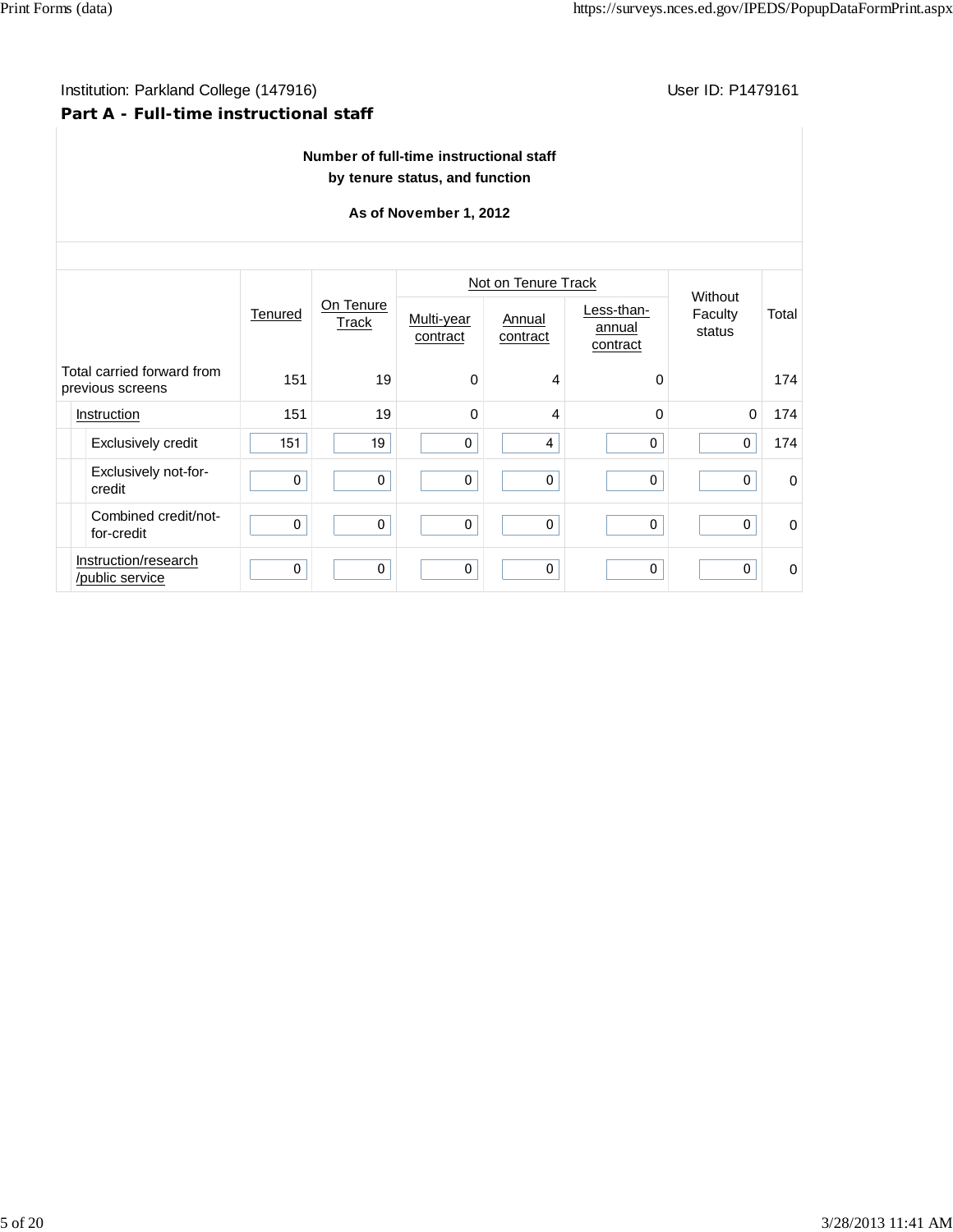## Institution: Parkland College (147916) **Institution: Parkland College (1479161**

### **Part B - Full-time non-instructional staff**

### **Number of full-time non-instructional staff by tenure status and occupational category**

|                                                                |              |                    |                        | Not on Tenure Track |                                  | Without           |                |
|----------------------------------------------------------------|--------------|--------------------|------------------------|---------------------|----------------------------------|-------------------|----------------|
| Occupational category                                          | Tenured      | On Tenure<br>Track | Multi-year<br>contract | Annual<br>contract  | Less-than-<br>annual<br>contract | Faculty<br>status | Total          |
|                                                                |              |                    |                        |                     |                                  |                   |                |
| Postsecondary Teachers -<br>Research                           |              |                    |                        |                     |                                  |                   | $\mathbf 0$    |
| Postsecondary Teachers -<br><b>Public Service</b>              |              |                    |                        |                     |                                  |                   | 0              |
| Archivists, Curators, and<br><b>Museum Technicians</b>         | $\mathbf{0}$ | $\Omega$           | 0                      | $\mathbf{1}$        | $\mathbf{0}$                     | $\mathbf{1}$      | $\overline{c}$ |
| Librarians                                                     | 0            | $\mathbf 0$        | $\mathbf 0$            | $\mathbf 0$         | 0                                | $\overline{7}$    | $\overline{7}$ |
| Library Technicians                                            |              |                    |                        |                     |                                  |                   | 0              |
| Other Teachers and<br><b>Instructional Support Staff</b>       | $\mathbf 0$  | 0                  | 0                      | 5                   | 0                                | 13                | 18             |
| <b>Management Occupations</b>                                  | $\mathbf 0$  | $\mathbf 0$        | $\mathbf 0$            | 9                   | $\mathbf{0}$                     | 23                | 32             |
| <b>Business and Financial</b><br><b>Operations Occupations</b> | $\mathbf{0}$ | $\mathbf 0$        | $\mathbf{0}$           | 3                   | $\mathbf{0}$                     | 16                | 19             |
| Computer, Engineering,<br>and Science Occupations              | $\mathbf{0}$ | $\mathbf 0$        | $\mathbf 0$            | $\overline{2}$      | $\mathbf 0$                      | 24                | 26             |
| Community Service, Legal,<br>Arts, and Media<br>Occupations    | 0            | 0                  | $\pmb{0}$              | 11                  | 0                                | 42                | 53             |
| <b>Healthcare Practitioners</b><br>and Technical Occupations   | $\pmb{0}$    | $\pmb{0}$          | $\pmb{0}$              | $\pmb{0}$           | 0                                | $\mathbf{1}$      | 1              |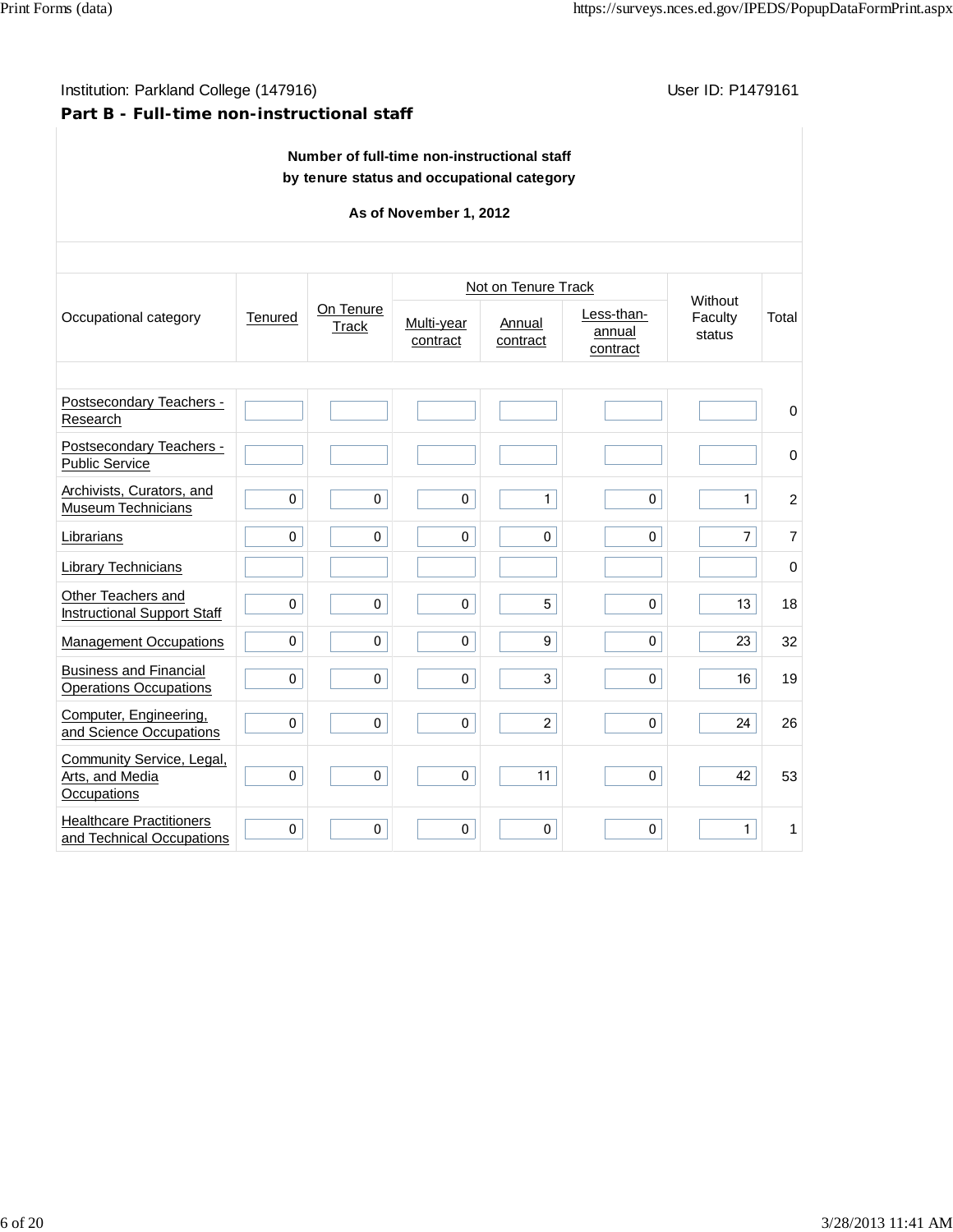# Institution: Parkland College (147916) **Institution: Parkland College (147916**) **Part B - Full-time non-instructional staff Number of full-time non-instructional staff by occupational category As of November 1, 2012** Occupational category **Number of staff** Number of staff Service Occupations **56** Sales and Related Occupations 17 Office and Administrative Support Occupations **74** Natural Resources, Construction, and Maintenance Occupations 0 Production, Transportation, and Material Moving Occupations **0.000 Contains 1.000 Contains 1.000 Contains 1.000**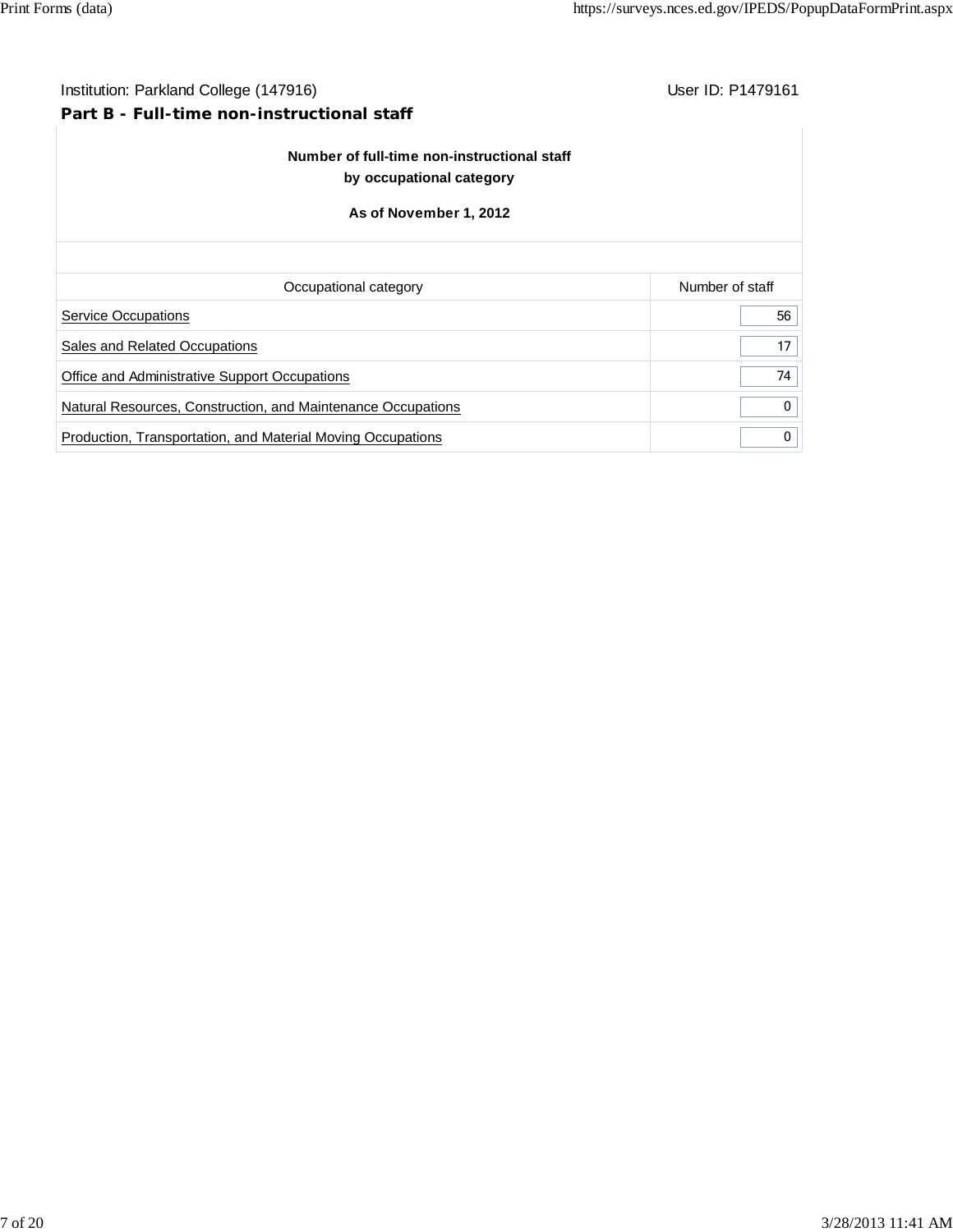### Institution: Parkland College (147916) **Institution: Parkland College (147916)** Conservation: P1479161

### **Part C - Full-time summary non-medical**

### **Summary of full-time, non-medical school, staff by tenure status and occupational category**

|            |                                                                       |             | On              | Not on Tenure Track    |                    |                                  | Without           |                |
|------------|-----------------------------------------------------------------------|-------------|-----------------|------------------------|--------------------|----------------------------------|-------------------|----------------|
|            | Occupational category                                                 | Tenured     | Tenure<br>Track | Multi-year<br>contract | Annual<br>contract | Less-than-<br>annual<br>contract | Faculty<br>status | Total          |
|            | Postsecondary Teachers                                                | 151         | 19              | 0                      | 4                  | 0                                | $\mathbf 0$       | 174            |
|            | Instruction                                                           | 151         | 19              | 0                      | 4                  | 0                                | $\mathbf 0$       | 174            |
|            | Exclusively credit                                                    | 151         | 19              | $\mathbf 0$            | 4                  | 0                                | $\mathbf 0$       | 174            |
|            | Exclusively not-for-credit                                            | 0           | 0               | $\mathbf 0$            | 0                  | 0                                | $\mathbf 0$       | $\mathbf 0$    |
|            | Combined credit/not-<br>for-credit                                    | 0           | $\mathbf 0$     | 0                      | 0                  | 0                                | 0                 | 0              |
|            | Instruction/research/public<br>service                                | 0           | 0               | 0                      | 0                  | 0                                | $\mathbf 0$       | $\mathbf 0$    |
|            | Research                                                              |             |                 |                        |                    |                                  |                   | 0              |
|            | <b>Public Service</b>                                                 |             |                 |                        |                    |                                  |                   | $\mathbf 0$    |
|            | Archivists, Curators, and Museum<br>Technicians                       | $\Omega$    | 0               | 0                      | 1                  | 0                                | 1                 | $\overline{c}$ |
| Librarians |                                                                       | 0           | 0               | 0                      | 0                  | 0                                | $\overline{7}$    | $\overline{7}$ |
|            | Library Technicians                                                   |             |                 |                        |                    |                                  |                   | 0              |
|            | Other Teachers and Instructional<br><b>Support Staff</b>              | 0           | 0               | 0                      | 5                  | 0                                | 13                | 18             |
|            | <b>Management Occupations</b>                                         | $\mathbf 0$ | $\pmb{0}$       | $\mathbf 0$            | 9                  | 0                                | 23                | 32             |
|            | <b>Business and Financial</b><br><b>Operations Occupations</b>        | 0           | 0               | 0                      | 3                  | 0                                | 16                | 19             |
|            | Computer, Engineering, and<br><b>Science Occupations</b>              | 0           | 0               | 0                      | $\overline{c}$     | 0                                | 24                | 26             |
|            | Community Service, Legal, Arts,<br>and Media Occupations              | 0           | 0               | 0                      | 11                 | 0                                | 42                | 53             |
|            | Healthcare Practitioners and<br><b>Technical Occupations</b>          | 0           | 0               | 0                      | 0                  | 0                                | 1                 | 1              |
|            | <b>Service Occupations</b>                                            |             |                 |                        |                    |                                  |                   | 56             |
|            | Sales and Related Occupations                                         |             |                 |                        |                    |                                  |                   | 17             |
|            | Office and Administrative Support<br>Occupations                      |             |                 |                        |                    |                                  |                   | 74             |
|            | Natural Resources, Construction,<br>and Maintenance Occupations       |             |                 |                        |                    |                                  |                   | 0              |
|            | Production, Transportation, and<br><b>Material Moving Occupations</b> |             |                 |                        |                    |                                  |                   | 0              |
| Total      |                                                                       |             |                 |                        |                    |                                  |                   | 479            |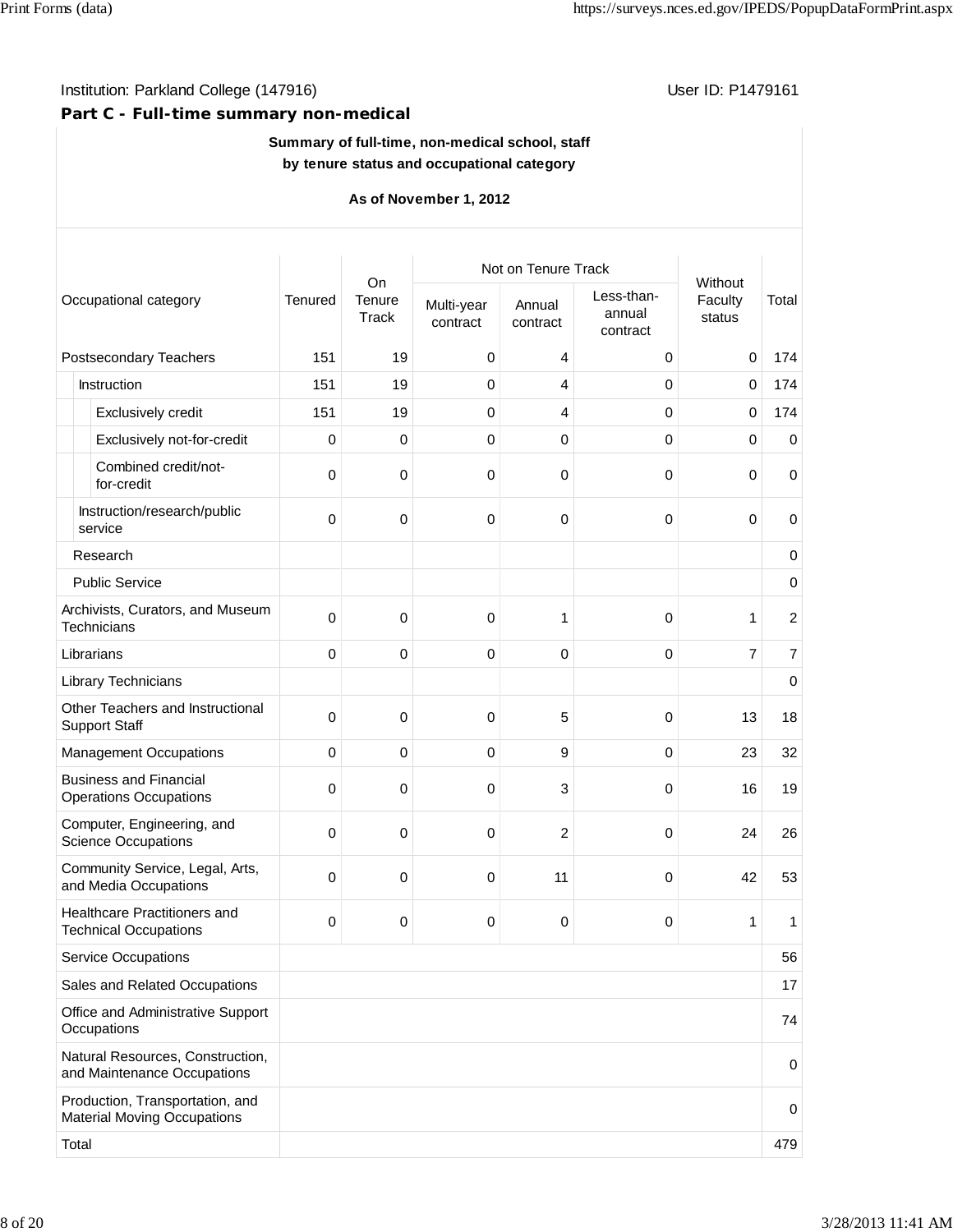### Institution: Parkland College (147916) Contract College (147916)

### **Part G - Salary Worksheet**

### **Number of full-time, non-medical, instructional staff for calculation of total number of months**

|                                    | As of November 1, 2012<br>Total                            |                                                         |                                                         |                                                         |                                               |                                 |                                                                     |              |  |  |  |  |
|------------------------------------|------------------------------------------------------------|---------------------------------------------------------|---------------------------------------------------------|---------------------------------------------------------|-----------------------------------------------|---------------------------------|---------------------------------------------------------------------|--------------|--|--|--|--|
| Gender<br>and<br>academic<br>rank  | <b>3</b> 9-Month<br>Contract or<br>Employment<br>agreement | 0<br>10-Month<br>Contract or<br>Employment<br>agreement | 0<br>11-Month<br>Contract or<br>Employment<br>agreement | 0<br>12-Month<br>Contract or<br>Employment<br>agreement | Total<br>employees<br>for Salary<br>reporting | Total<br>Number<br>of<br>Months | full-time,<br>non-medical,<br>instructional<br>staff from<br>Part A | Ø<br>Balance |  |  |  |  |
| Men                                |                                                            |                                                         |                                                         |                                                         |                                               |                                 |                                                                     |              |  |  |  |  |
| Professors                         | 23                                                         | $\pmb{0}$                                               | 0                                                       | $\pmb{0}$                                               | 23                                            | 207                             |                                                                     |              |  |  |  |  |
| Associate<br>professors            | 45                                                         | 0                                                       | 0                                                       | $\pmb{0}$                                               | 45                                            | 405                             |                                                                     |              |  |  |  |  |
| Assistant<br>professors            | $\overline{7}$                                             | 0                                                       | 0                                                       | $\pmb{0}$                                               | $\overline{7}$                                | 63                              |                                                                     |              |  |  |  |  |
| Instructors                        | $\overline{7}$                                             | $\pmb{0}$                                               | 0                                                       | $\pmb{0}$                                               | $\overline{7}$                                | 63                              |                                                                     |              |  |  |  |  |
| Lecturers                          | 0                                                          | $\pmb{0}$                                               | 0                                                       | 0                                                       | 0                                             | 0                               |                                                                     |              |  |  |  |  |
| No<br>academic<br>rank             | 0                                                          | $\pmb{0}$                                               | 0                                                       | $\pmb{0}$                                               | $\pmb{0}$                                     | 0                               |                                                                     |              |  |  |  |  |
| <b>Total men</b>                   | 82                                                         | $\pmb{0}$                                               | $\mathbf 0$                                             | $\mathbf 0$                                             | 82                                            | 738                             |                                                                     |              |  |  |  |  |
| Women                              |                                                            |                                                         |                                                         |                                                         |                                               |                                 |                                                                     |              |  |  |  |  |
| Professors                         | 15                                                         | $\pmb{0}$                                               | 0                                                       | $\pmb{0}$                                               | 15                                            | 135                             |                                                                     |              |  |  |  |  |
| Associate<br>professors            | 58                                                         | $\pmb{0}$                                               | 0                                                       | $\pmb{0}$                                               | 58                                            | 522                             |                                                                     |              |  |  |  |  |
| Assistant<br>professors            | 3                                                          | $\pmb{0}$                                               | 0                                                       | $\pmb{0}$                                               | $\ensuremath{\mathsf{3}}$                     | 27                              |                                                                     |              |  |  |  |  |
| Instructors                        | 15                                                         | $\pmb{0}$                                               | 0                                                       | $\mathbf 0$                                             | 15                                            | 135                             |                                                                     |              |  |  |  |  |
| Lecturers                          | 0                                                          | 0                                                       | 0                                                       | $\pmb{0}$                                               | $\pmb{0}$                                     | 0                               |                                                                     |              |  |  |  |  |
| No<br>academic<br>rank             | $1\vert$                                                   | 0                                                       | $\pmb{0}$                                               | 0                                                       | 1                                             | 9                               |                                                                     |              |  |  |  |  |
| <b>Total</b><br>women              | 92                                                         | $\mathbf 0$                                             | $\pmb{0}$                                               | $\mathbf 0$                                             | 92                                            | 828                             |                                                                     |              |  |  |  |  |
| <b>Total</b><br>$(men +$<br>women) | 174                                                        | $\pmb{0}$                                               | $\pmb{0}$                                               | $\pmb{0}$                                               | 174                                           | 1,566                           | 174                                                                 | $\pmb{0}$    |  |  |  |  |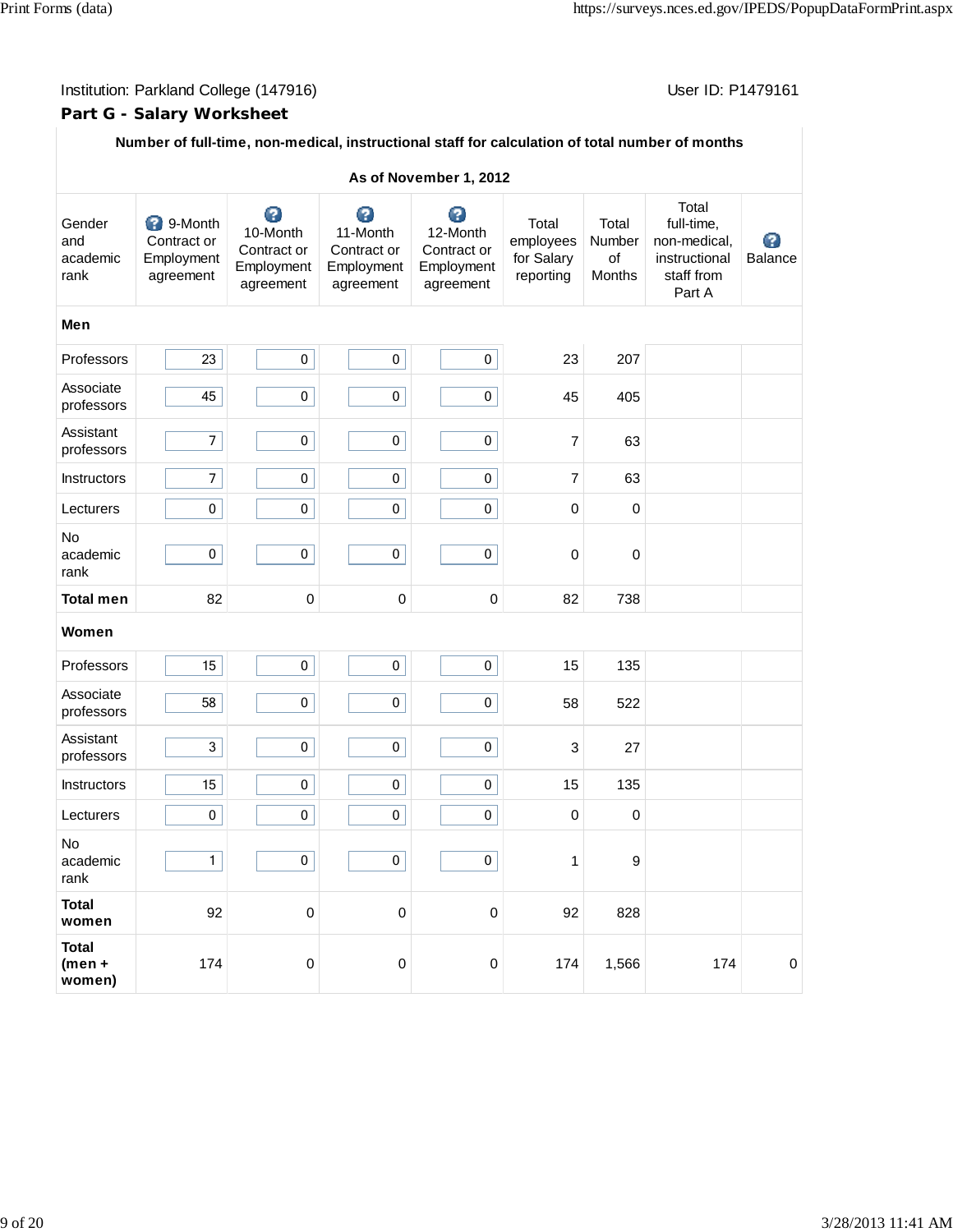| Institution: Parkland College (147916) | User ID: P1479161                                                                  |                                                               |                |                                        |
|----------------------------------------|------------------------------------------------------------------------------------|---------------------------------------------------------------|----------------|----------------------------------------|
|                                        | Part G - Salary outlays for full-time instructional staff                          |                                                               |                |                                        |
|                                        | Salary outlays for full-time, non-medical, instructional staff                     |                                                               |                |                                        |
|                                        | by gender and academic rank                                                        |                                                               |                |                                        |
|                                        |                                                                                    | As of November 1, 2012                                        |                |                                        |
| Gender and<br>academic rank            | Headcount<br>(from Part G,<br>screen 1) OR Total employees for<br>Salary reporting | Total<br>Number<br>of Months<br>(from Part<br>G,<br>screen 1) | Salary Outlays | Weighted average<br>Salaries per month |
| Men                                    |                                                                                    |                                                               |                |                                        |
| Professors                             | 23                                                                                 | 207                                                           | 1,857,440      | 8,973                                  |
| Associate<br>professors                | 45                                                                                 | 405                                                           | 3,085,020      | 7,617                                  |
| Assistant professors                   | 7                                                                                  | 63                                                            | 408,595        | 6,486                                  |
| Instructors                            | 7                                                                                  | 63                                                            | 356,050        | 5,652                                  |
| Lecturers                              | 0                                                                                  | 0                                                             | 0              |                                        |
| No academic rank                       | 0                                                                                  | 0                                                             | 0              |                                        |
| <b>Total men</b>                       | 82                                                                                 | 738                                                           | 5,707,105      | 7,733                                  |
| Women                                  |                                                                                    |                                                               |                |                                        |
| Professors                             | 15                                                                                 | 135                                                           | 1,207,801      | 8,947                                  |
| Associate<br>professors                | 58                                                                                 | 522                                                           | 3,998,141      | 7,659                                  |
| Assistant professors                   | 3                                                                                  | 27                                                            | 168,621        | 6,245                                  |
| <b>Instructors</b>                     | 15                                                                                 | 135                                                           | 799,160        | 5,920                                  |
| Lecturers                              | 0                                                                                  | 0                                                             | 0              |                                        |
| No academic rank                       | 1                                                                                  | 9                                                             | 44,010         | 4,890                                  |
| <b>Total women</b>                     | 92                                                                                 | 828                                                           | 6,217,733      | 7,509                                  |
| Total (men +<br>women)                 | 174                                                                                | 1,566                                                         | 11,924,838     | 7,615                                  |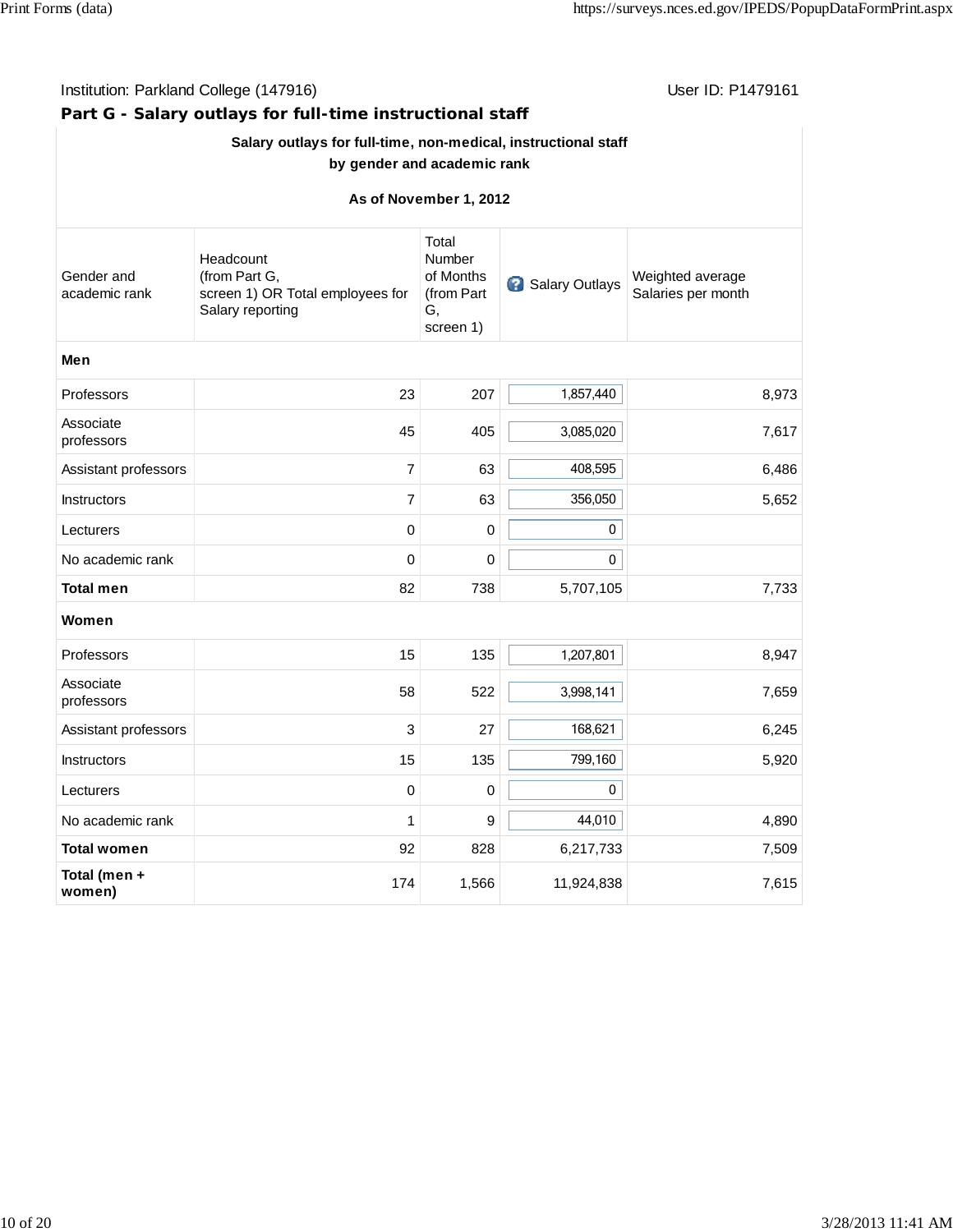#### Institution: Parkland College (147916) **Institution: Parkland College (147916**)

**Part G - Salary outlays for full-time non-instructional staff**

### **Salary outlays for full-time, non-medical, non-instructional staff**

### **by occupational category**

| Occupational category                                        | Number of<br>full-time staff | Total salary outlays |
|--------------------------------------------------------------|------------------------------|----------------------|
| Postsecondary Teachers - Research                            | 0                            |                      |
| Postsecondary Teachers - Public Service                      | 0                            |                      |
| Library and Instructional Support Occupations                | 27                           | 1,389,298            |
| <b>Management Occupations</b>                                | 32                           | 2,990,561            |
| <b>Business and Financial Operations Occupations</b>         | 19                           | 1,057,485            |
| <b>Computer, Engineering, and Science Occupations</b>        | 26                           | 1,646,866            |
| Community Service, Legal, Arts, and Media Occupations        | 53                           | 3,023,354            |
| <b>Healthcare Practitioners and Technical Occupations</b>    | 1                            | 91,143               |
| <b>Service Occupations</b>                                   | 56                           | 2,243,454            |
| Sales and Related Occupations                                | 17                           | 646,845              |
| Office and Administrative Support Occupations                | 74                           | 2,772,230            |
| Natural Resources, Construction, and Maintenance Occupations | 0                            |                      |
| Production, Transportation, and Material Moving Occupations  | 0                            |                      |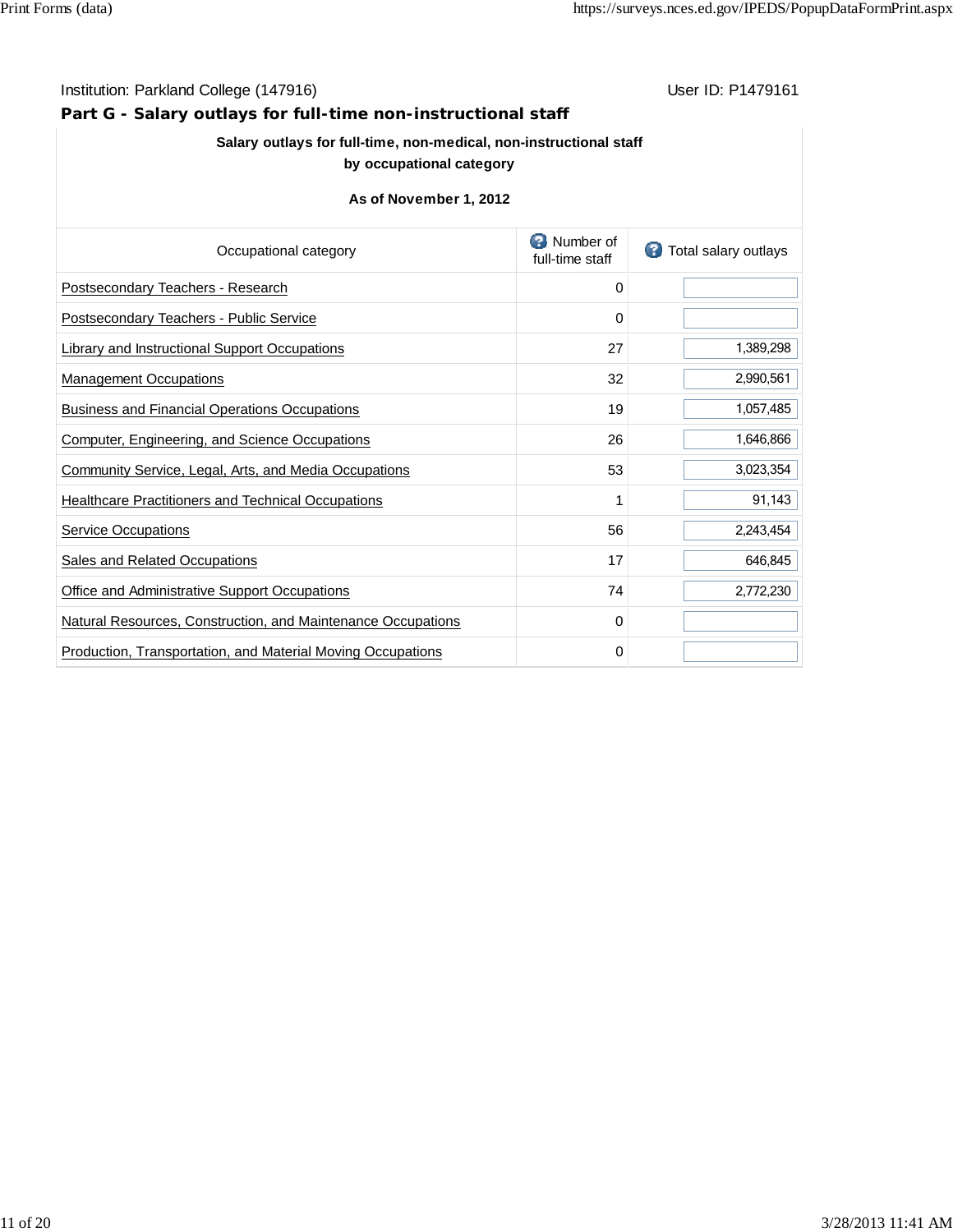### Institution: Parkland College (147916) **Institution: Parkland College (147916) Part E - Part-time staff**

### **Number of part-time staff by tenure status and occupational category**

|  |                                                                |             |                    |                        | Not on Tenure Track |                                  |                              |                |
|--|----------------------------------------------------------------|-------------|--------------------|------------------------|---------------------|----------------------------------|------------------------------|----------------|
|  | Occupational category                                          | Tenured     | On Tenure<br>Track | Multi-year<br>contract | Annual<br>contract  | Less-than-<br>annual<br>contract | Without<br>Faculty<br>status | Total          |
|  |                                                                |             |                    |                        |                     |                                  |                              |                |
|  | Postsecondary Teachers                                         | $\mathbf 0$ | 0                  | 0                      | 347                 | $\mathbf 0$                      | $\mathbf 0$                  | 347            |
|  | Instruction                                                    | 0           | 0                  | 0                      | 347                 | $\mathbf 0$                      | $\mathbf 0$                  | 347            |
|  | Exclusively credit                                             | $\mathbf 0$ | $\overline{0}$     | $\overline{0}$         | 347                 | $\overline{0}$                   | $\mathbf 0$                  | 347            |
|  | Exclusively not-for-credit                                     |             |                    |                        |                     |                                  |                              | $\pmb{0}$      |
|  | Combined credit/not-<br>for-credit                             |             |                    |                        |                     |                                  |                              | $\mathbf 0$    |
|  | Instruction/research/public<br>service                         |             |                    |                        |                     |                                  |                              | 0              |
|  | Research                                                       |             |                    |                        |                     |                                  |                              | $\pmb{0}$      |
|  | <b>Public Service</b>                                          |             |                    |                        |                     |                                  |                              | $\pmb{0}$      |
|  | Archivists, Curators, and<br>Museum Technicians                | $\pmb{0}$   | 0                  | $\pmb{0}$              | $\pmb{0}$           | 0                                | 0                            | $\mathbf 0$    |
|  | Librarians                                                     | 0           | 0                  | 0                      | $\mathbf{1}$        | $\mathbf 0$                      | 0                            | 1              |
|  | <b>Library Technicians</b>                                     |             |                    |                        |                     |                                  |                              | $\mathbf 0$    |
|  | Other Teachers and<br><b>Instructional Support Staff</b>       | 0           | 0                  | $\pmb{0}$              | $\overline{7}$      | $\pmb{0}$                        | $\pmb{0}$                    | $\overline{7}$ |
|  | <b>Management Occupations</b>                                  | 0           | 0                  | 0                      | 0                   | 0                                | 0                            | $\mathbf 0$    |
|  | <b>Business and Financial</b><br><b>Operations Occupations</b> | 0           | 0                  | $\pmb{0}$              | $\pmb{0}$           | $\mathbf 0$                      | 0                            | 0              |
|  | Computer, Engineering, and<br><b>Science Occupations</b>       | 0           | $\mathbf 0$        | $\pmb{0}$              | $\pmb{0}$           | 0                                | $\mathbf 0$                  | $\mathbf 0$    |
|  | Community Service, Legal,<br>Arts, and Media Occupations       | $\pmb{0}$   | 0                  | $\pmb{0}$              | 18                  | $\pmb{0}$                        | $\pmb{0}$                    | 18             |
|  | Healthcare Practitioners and<br><b>Technical Occupations</b>   | 0           | 0                  | 0                      | 0                   | 0                                | 0                            | $\mathbf 0$    |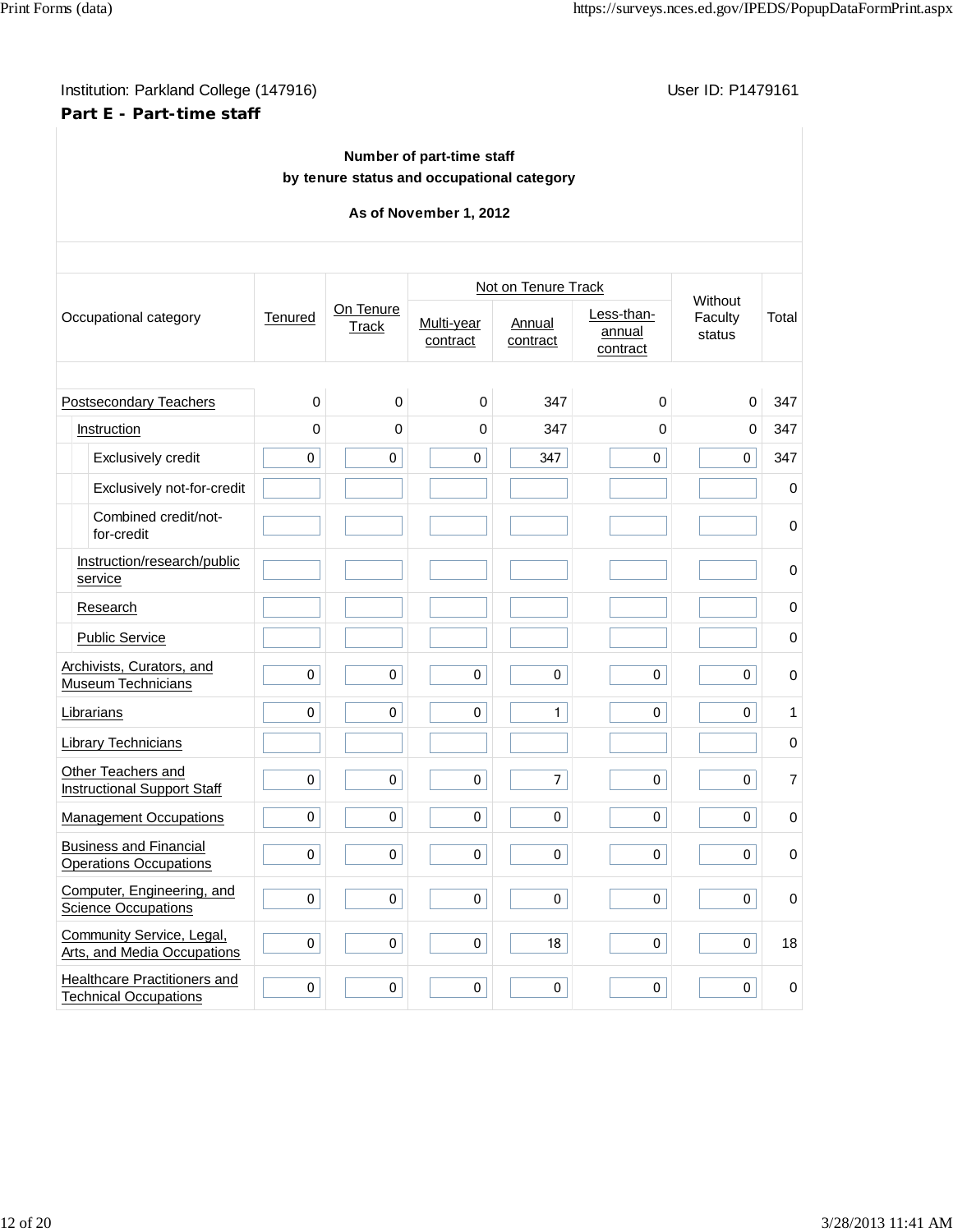# Institution: Parkland College (147916) **Institution: Parkland College (147916**) **Part E - Part-time staff Number of part-time staff by occupational category As of November 1, 2012** Occupational category **Number of staff** Number of staff Service Occupations 0 Sales and Related Occupations **0** 0 Office and Administrative Support Occupations **1** and 2001 1 and 2008 1 and 2008 1 and 2008 1 and 2008 1 and 2008 1 and 2008 1 and 2008 1 and 2008 1 and 2008 1 and 2008 1 and 2008 1 and 2008 1 and 2008 1 and 2008 1 and 200 Natural Resources, Construction, and Maintenance Occupations Production, Transportation, and Material Moving Occupations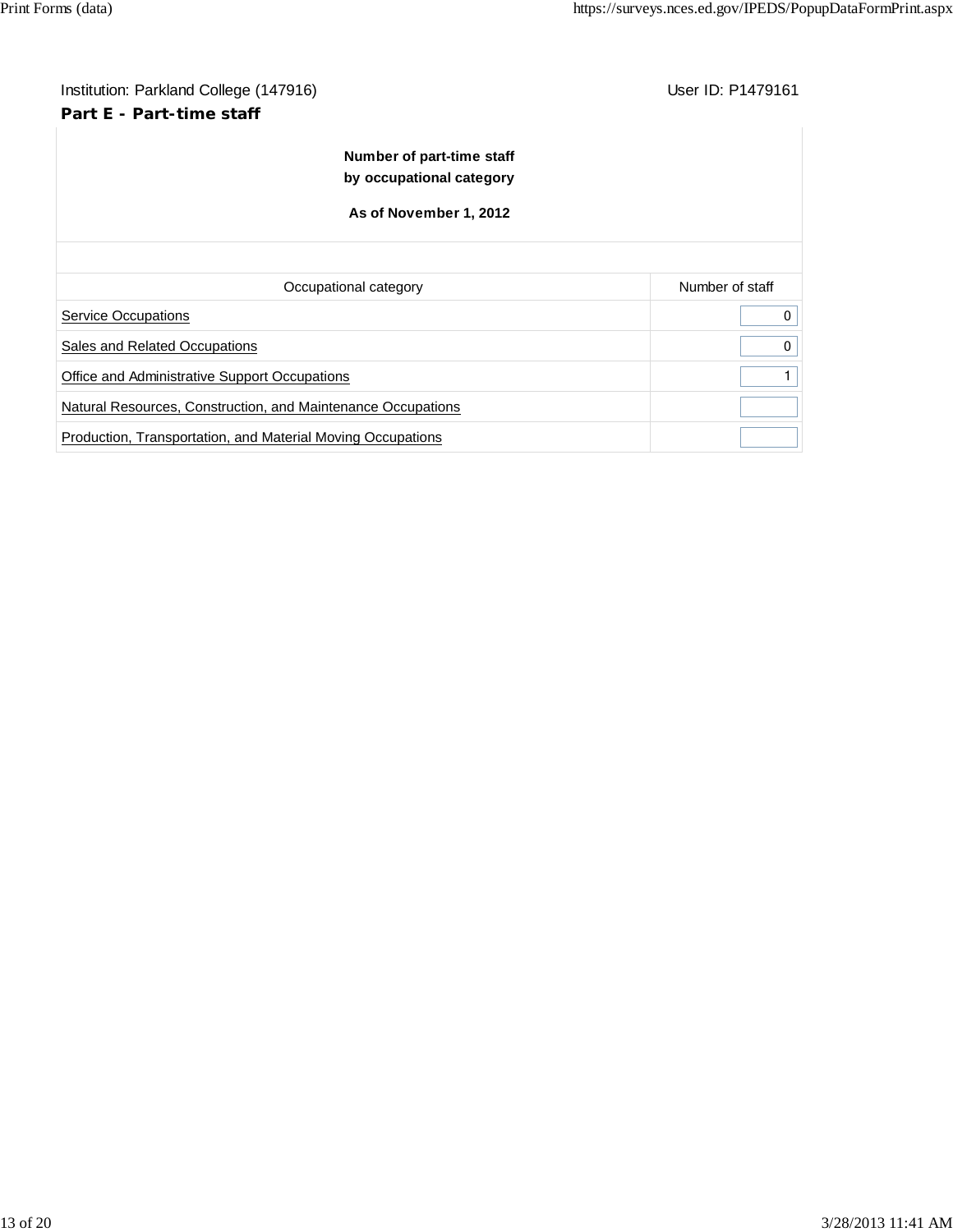### Institution: Parkland College (147916) Contract College (147916)

### **Part F - Part-time summary non-medical**

#### **Summary of part-time staff by tenure status and occupational category**

|       |                                                                       |                |                       | Not on Tenure Track    |                    |                                  |                              |                |
|-------|-----------------------------------------------------------------------|----------------|-----------------------|------------------------|--------------------|----------------------------------|------------------------------|----------------|
|       | Occupational category                                                 | <b>Tenured</b> | On<br>Tenure<br>Track | Multi-year<br>contract | Annual<br>contract | Less-than-<br>annual<br>contract | Without<br>Faculty<br>status | Total          |
|       | Postsecondary Teachers                                                | $\pmb{0}$      | 0                     | 0                      | 347                | 0                                | $\mathbf 0$                  | 347            |
|       | Instruction                                                           | 0              | 0                     | 0                      | 347                | 0                                | 0                            | 347            |
|       | Exclusively credit                                                    | $\mathbf 0$    | 0                     | 0                      | 347                | 0                                | 0                            | 347            |
|       | Exclusively not-for-credit                                            |                |                       |                        |                    |                                  |                              | $\mathbf 0$    |
|       | Combined credit/not-<br>for-credit                                    |                |                       |                        |                    |                                  |                              | $\mathbf 0$    |
|       | Instruction/research/public<br>service                                |                |                       |                        |                    |                                  |                              | $\mathbf 0$    |
|       | Research                                                              |                |                       |                        |                    |                                  |                              | $\pmb{0}$      |
|       | <b>Public Service</b>                                                 |                |                       |                        |                    |                                  |                              | $\mathbf 0$    |
|       | Archivists, Curators, and Museum<br>Technicians                       | $\Omega$       | $\mathbf 0$           | 0                      | $\mathbf 0$        | 0                                | 0                            | $\mathbf 0$    |
|       | Librarians                                                            | $\mathbf 0$    | $\mathbf 0$           | 0                      | 1                  | $\mathbf 0$                      | 0                            | 1              |
|       | Library Technicians                                                   |                |                       |                        |                    |                                  |                              | $\pmb{0}$      |
|       | Other Teachers and Instructional<br><b>Support Staff</b>              | $\mathbf 0$    | 0                     | 0                      | $\overline{7}$     | 0                                | 0                            | $\overline{7}$ |
|       | <b>Management Occupations</b>                                         | $\mathbf 0$    | $\mathbf 0$           | 0                      | $\mathbf 0$        | 0                                | $\mathbf 0$                  | $\mathbf 0$    |
|       | <b>Business and Financial</b><br><b>Operations Occupations</b>        | $\mathbf 0$    | $\pmb{0}$             | 0                      | $\pmb{0}$          | 0                                | 0                            | 0              |
|       | Computer, Engineering, and<br><b>Science Occupations</b>              | $\mathbf 0$    | 0                     | 0                      | 0                  | 0                                | 0                            | 0              |
|       | Community Service, Legal, Arts,<br>and Media Occupations              | $\mathbf 0$    | 0                     | 0                      | 18                 | 0                                | $\mathbf 0$                  | 18             |
|       | Healthcare Practitioners and<br><b>Technical Occupations</b>          | $\mathbf 0$    | 0                     | 0                      | 0                  | 0                                | 0                            | 0              |
|       | <b>Service Occupations</b>                                            |                |                       |                        |                    |                                  |                              | 0              |
|       | Sales and Related Occupations                                         |                |                       |                        |                    |                                  |                              | $\mathbf 0$    |
|       | Office and Administrative Support<br>Occupations                      |                |                       |                        |                    |                                  |                              | 1              |
|       | Natural Resources, Construction,<br>and Maintenance Occupations       |                |                       |                        |                    |                                  |                              |                |
|       | Production, Transportation, and<br><b>Material Moving Occupations</b> |                |                       |                        |                    |                                  |                              |                |
| Total |                                                                       |                |                       |                        |                    |                                  |                              | 374            |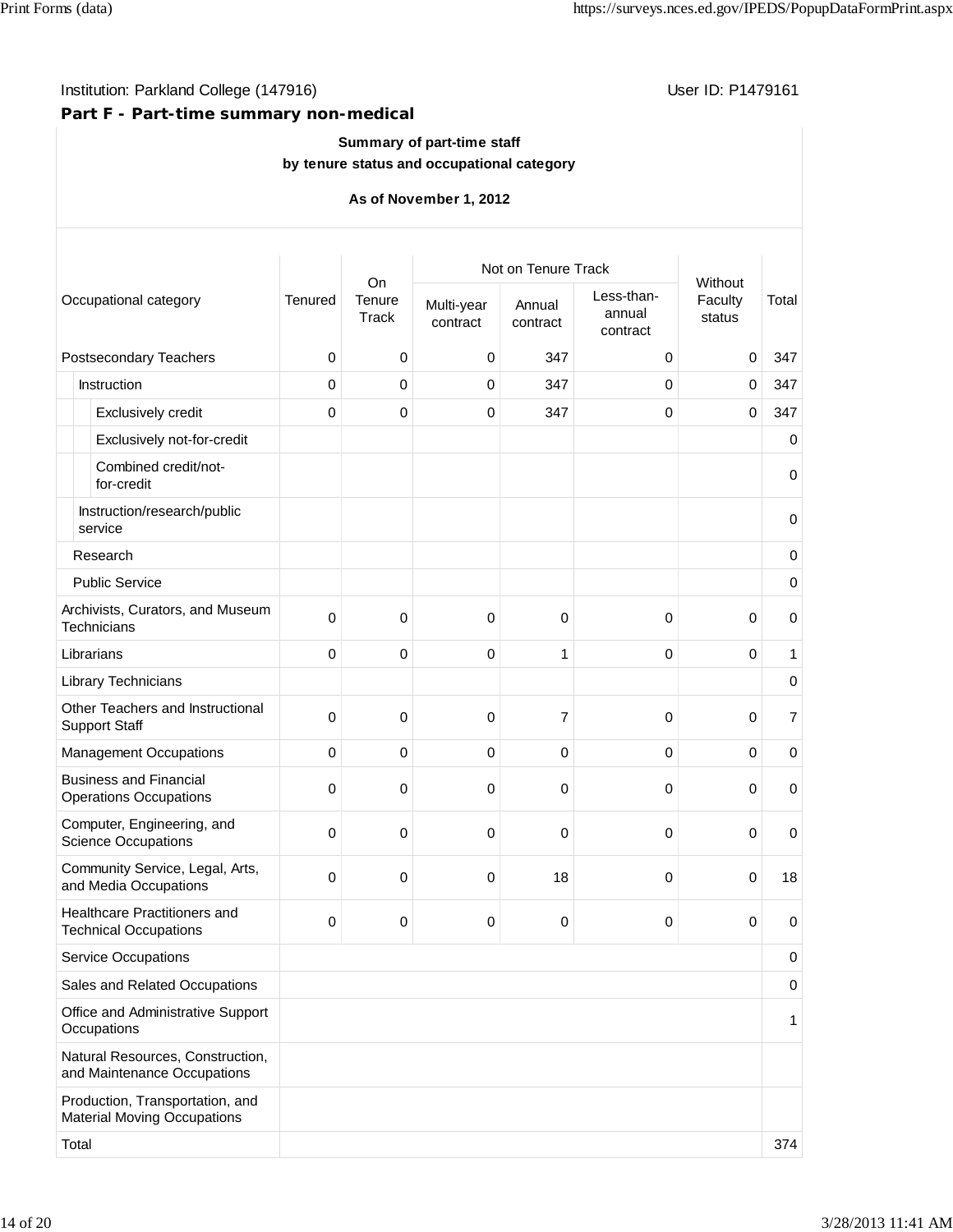Institution: Parkland College (147916) **Institution: Parkland College (147916**)

#### **Part H - New Hires - Total New Hires**

### **Number of newly hired full-time permanent instructional and non-instructional staff by tenure status and occupational category**

### **(Hired full time between July 1 and October 31, 2012 and still on payroll of the institution as of November 1, 2012)**

| Occupational category                                          |                                                                             | Tenured | On Tenure<br>Track | Not on Tenure Track    |                    |                                  |                              |              |
|----------------------------------------------------------------|-----------------------------------------------------------------------------|---------|--------------------|------------------------|--------------------|----------------------------------|------------------------------|--------------|
|                                                                |                                                                             |         |                    | Multi-year<br>contract | Annual<br>contract | Less-than-<br>annual<br>contract | Without<br>Faculty<br>status | Total        |
| Postsecondary Teachers                                         |                                                                             |         |                    |                        |                    |                                  |                              | 4            |
|                                                                | <b>Instructional Staff</b>                                                  |         | $\overline{4}$     |                        |                    |                                  |                              | 4            |
|                                                                | Research                                                                    |         |                    |                        |                    |                                  |                              |              |
|                                                                | <b>Public Service</b>                                                       |         |                    |                        |                    |                                  |                              |              |
| Library and Instructional<br><b>Support Occupations</b>        |                                                                             |         |                    |                        |                    |                                  |                              |              |
| Management<br>Occupations                                      |                                                                             |         |                    |                        |                    |                                  |                              |              |
| <b>Business and Financial</b><br><b>Operations Occupations</b> |                                                                             |         |                    |                        |                    |                                  |                              |              |
| Computer, Engineering,<br>and Science Occupations              |                                                                             |         |                    |                        |                    |                                  |                              |              |
| Community Service,<br>Legal, Arts, and Media<br>Occupations    |                                                                             |         |                    |                        |                    |                                  |                              | $\mathbf{1}$ |
|                                                                | <b>Healthcare Practitioners</b><br>and Technical<br>Occupations             |         |                    |                        |                    |                                  |                              |              |
|                                                                | <b>Service Occupations</b>                                                  |         |                    |                        |                    |                                  |                              |              |
|                                                                | Sales and Related<br>Occupations                                            |         |                    |                        |                    |                                  |                              |              |
|                                                                | Office and Administrative<br><b>Support Occupations</b>                     |         |                    |                        |                    |                                  |                              |              |
|                                                                | Natural Resources,<br>Construction, and<br><b>Maintenance Occupations</b>   |         |                    |                        |                    |                                  |                              |              |
|                                                                | Production,<br>Transportation, and<br><b>Material Moving</b><br>Occupations |         |                    |                        |                    |                                  |                              |              |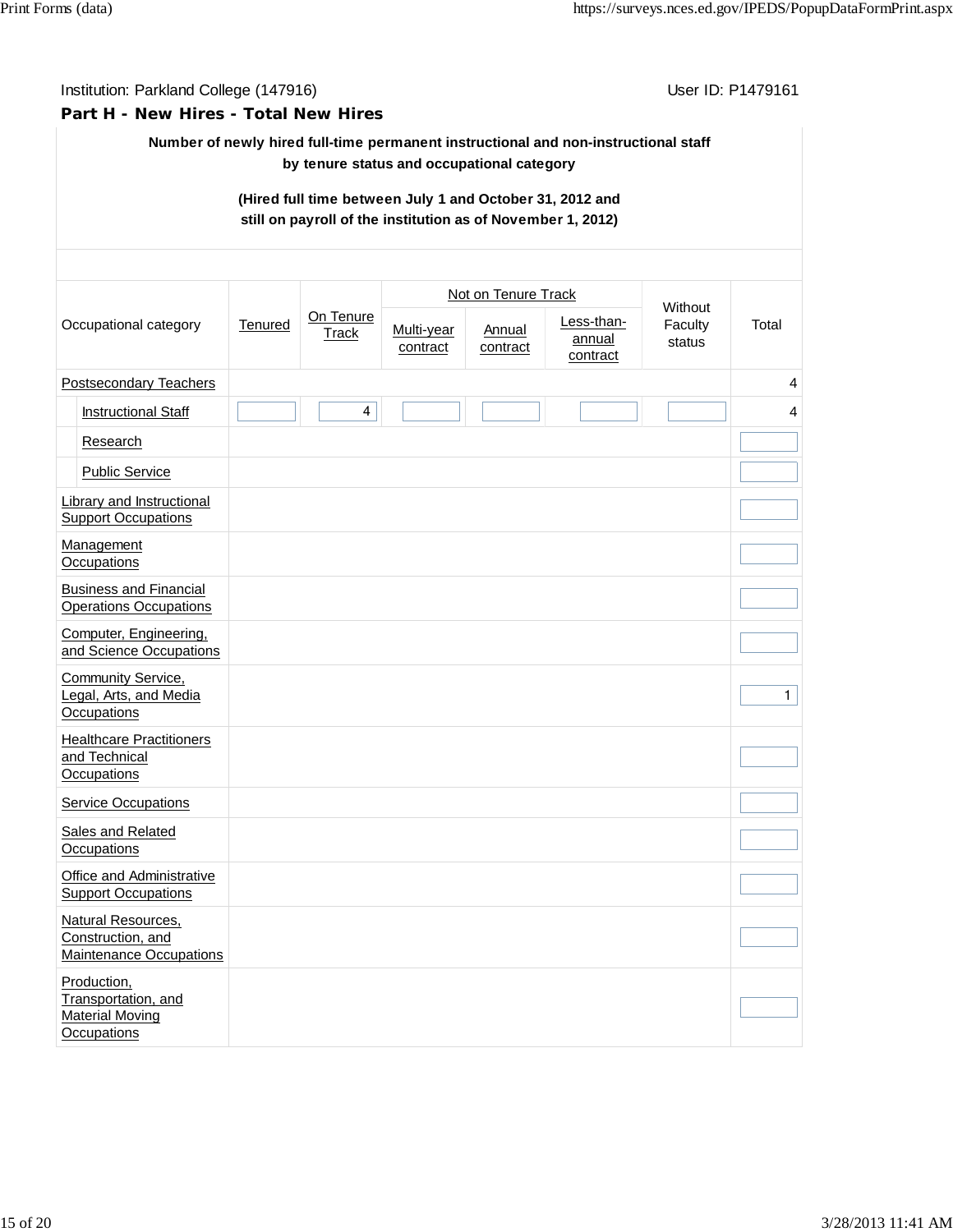Institution: Parkland College (147916) **Institution: Parkland College (147916**)

#### **Human Resources Survey Evaluation**

**Were any staff members difficult to categorize? If so, please explain in the box below.**

Our State Board (Illinois Community College Board) categorized our data for us via data we annually submit to them on our staff. I cannot speak for them, but I am aware they spent a fair amount of time on this.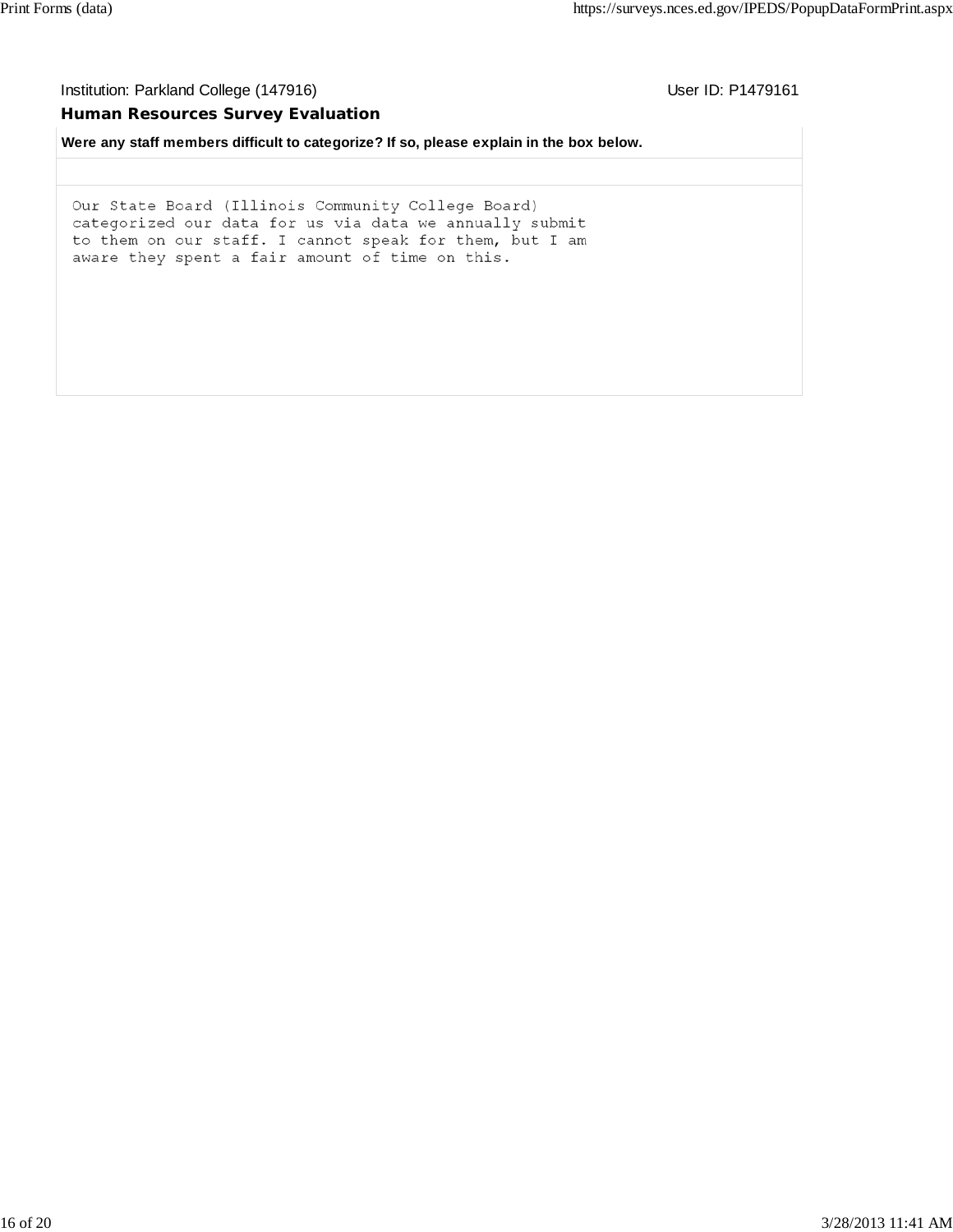### Institution: Parkland College (147916) **Institution: Parkland College (147916**) **Prepared by**

|                                                                                       | This survey component was prepared by: |         |                                                                                                                          |   |                   |   |                    |  |       |
|---------------------------------------------------------------------------------------|----------------------------------------|---------|--------------------------------------------------------------------------------------------------------------------------|---|-------------------|---|--------------------|--|-------|
| $\bullet$                                                                             | Keyholder                              | $\circ$ | <b>SFA Contact</b>                                                                                                       | ◉ | <b>HR</b> Contact | ⋒ | Finance<br>Contact |  | Other |
| <b>Brian Counter</b><br>Name:                                                         |                                        |         |                                                                                                                          |   |                   |   |                    |  |       |
| Email:                                                                                | bcounter@parkland.edu                  |         |                                                                                                                          |   |                   |   |                    |  |       |
|                                                                                       |                                        |         |                                                                                                                          |   |                   |   |                    |  |       |
| 35<br>minutes<br>How long did it take to prepare this survey component?<br>0<br>hours |                                        |         |                                                                                                                          |   |                   |   |                    |  |       |
|                                                                                       |                                        |         | The name of the preparer is being collected so that we can follow up with the appropriate person in the event that there |   |                   |   |                    |  |       |
|                                                                                       |                                        |         | are questions concerning the data. The Keyholder will be copied on all email correspondence to other preparers.          |   |                   |   |                    |  |       |

The time it took to prepare this component is being collected so that we can continue to improve our estimate of the reporting burden associated with IPEDS. Please include in your estimate the time it took for you to review instructions, query and search data sources, complete and review the component, and submit the data through the Data Collection System.

Thank you for your assistance.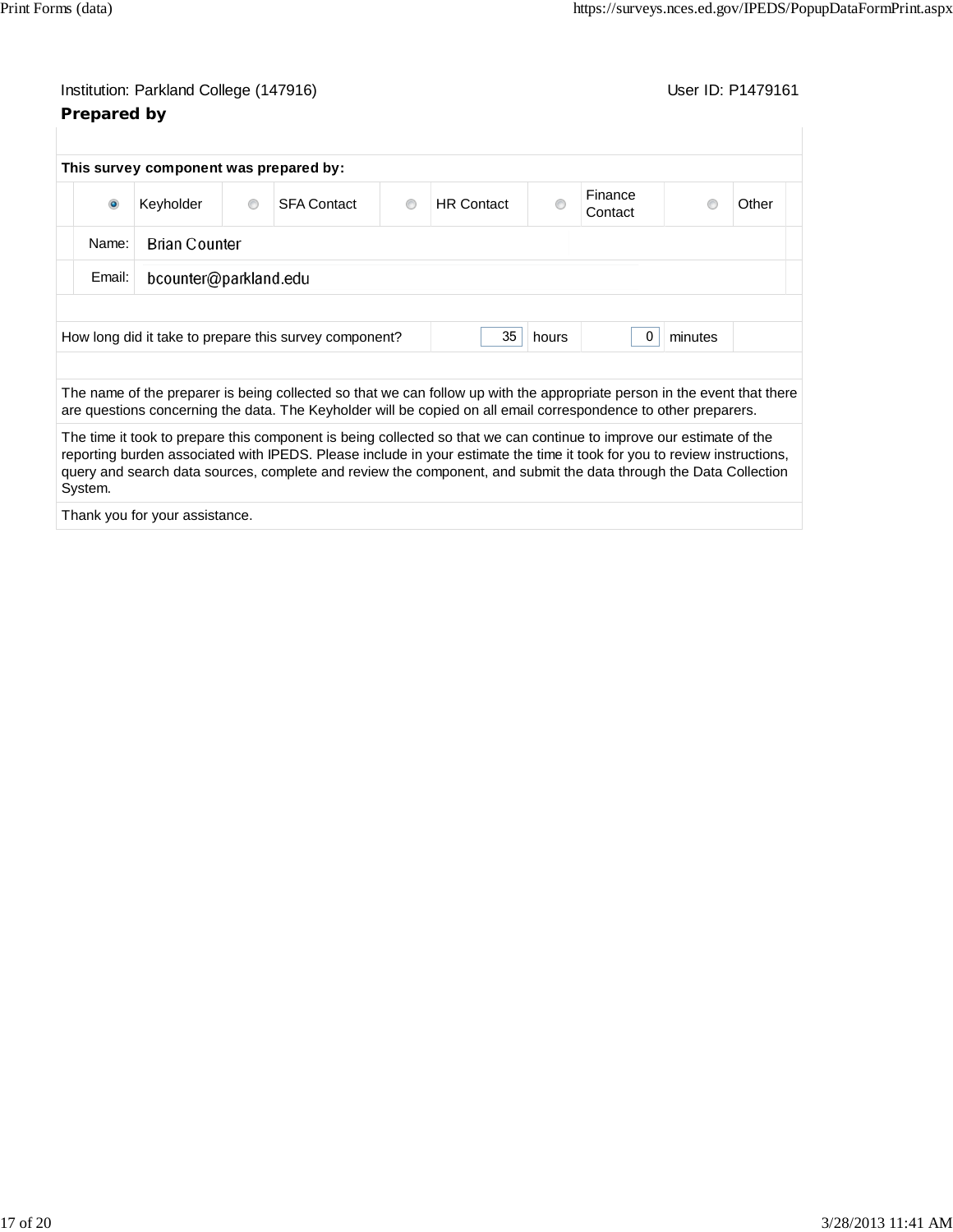Institution: Parkland College (147916) Noting the Muslim User ID: P1479161

### **Summary**

### **Human Resources Component Summary (Applicable to Degree-granting institutions and Related Administrative Offices)**

IPEDS collects important information regarding your institution. All data reported in IPEDS survey components become available in the IPEDS Data Center and appear as aggregated data in various Department of Education reports. Additionally, some of the reported data appears specifically for your institution through the College Navigator website and is included in your institution's Data Feedback Report (DFR). The purpose of this summary is to provide you an opportunity to view some of the data that, when accepted through the IPEDS quality control process, will appear on the College Navigator website and/or your DFR. College Navigator is updated approximately three months after the data collection period closes and Data Feedback Reports will be available through the ExPT and sent to your institution's CEO in November 2013.

Please review your data for accuracy. If you have questions about the data displayed below after reviewing the data reported on the survey screens, please contact the IPEDS Help Desk at: 1-877-225-2568 or ipedshelp@rti.org.

| Number of staff by employment status and occupational category:<br><b>Fall 2012</b> |                              |                              |                |  |  |  |  |
|-------------------------------------------------------------------------------------|------------------------------|------------------------------|----------------|--|--|--|--|
| Occupational category                                                               | <b>Reported values</b>       | <b>FTE</b><br>staff          |                |  |  |  |  |
|                                                                                     | Number of<br>full-time staff | Number of<br>part-time staff |                |  |  |  |  |
| <b>Total number of staff</b>                                                        | 479                          | 374                          | 604            |  |  |  |  |
| Postsecondary Teachers                                                              | 174                          | 347                          | 290            |  |  |  |  |
| <b>Instructional Staff</b>                                                          | 174                          | 347                          | 290            |  |  |  |  |
| Instruction                                                                         | 174                          | 347                          | 290            |  |  |  |  |
| Exclusively credit                                                                  | 174                          | 347                          | 290            |  |  |  |  |
| Exclusively not-for-credit                                                          | $\Omega$                     | $\mathbf 0$                  | 0              |  |  |  |  |
| Combined credit/not-for-credit                                                      | $\Omega$                     | $\mathbf{O}$                 | $\mathbf 0$    |  |  |  |  |
| Instruction/research/public service                                                 | $\mathbf 0$                  | $\mathbf 0$                  | 0              |  |  |  |  |
| Research                                                                            | $\Omega$                     | $\mathbf{O}$                 | 0              |  |  |  |  |
| <b>Public Service</b>                                                               | $\Omega$                     | $\mathbf 0$                  | 0              |  |  |  |  |
| Library and Instructional Support Occupations                                       | 27                           | 8                            | 30             |  |  |  |  |
| Librarians, Curators, and Archivists                                                | $\mathsf o$                  | 1                            | 9              |  |  |  |  |
| Archivists, Curators, and Museum Technicians                                        | 2                            | $\mathbf{O}$                 | $\overline{2}$ |  |  |  |  |
| Librarians                                                                          | 7                            | 1                            | $\overline{7}$ |  |  |  |  |
| Library Technicians                                                                 | $\Omega$                     | $\mathbf{O}$                 | $\mathbf 0$    |  |  |  |  |
| Other Teachers and Instructional Support Staff                                      | 18                           | $\overline{7}$               | 20             |  |  |  |  |
| Management Occupations                                                              | 32                           | $\mathbf 0$                  | 32             |  |  |  |  |
| Business and Financial Operations Occupations                                       | 19                           | 0                            | 19             |  |  |  |  |
| Computer, Engineering, and Science Occupations                                      | 26                           | 0                            | 26             |  |  |  |  |
| Community Service, Legal, Arts, and Media Occupations                               | 53                           | 18                           | 59             |  |  |  |  |
| Healthcare Practitioners and Technical Occupations                                  | 1                            | 0                            | 1              |  |  |  |  |
| Service Occupations                                                                 | 56                           | $\Omega$                     | 56             |  |  |  |  |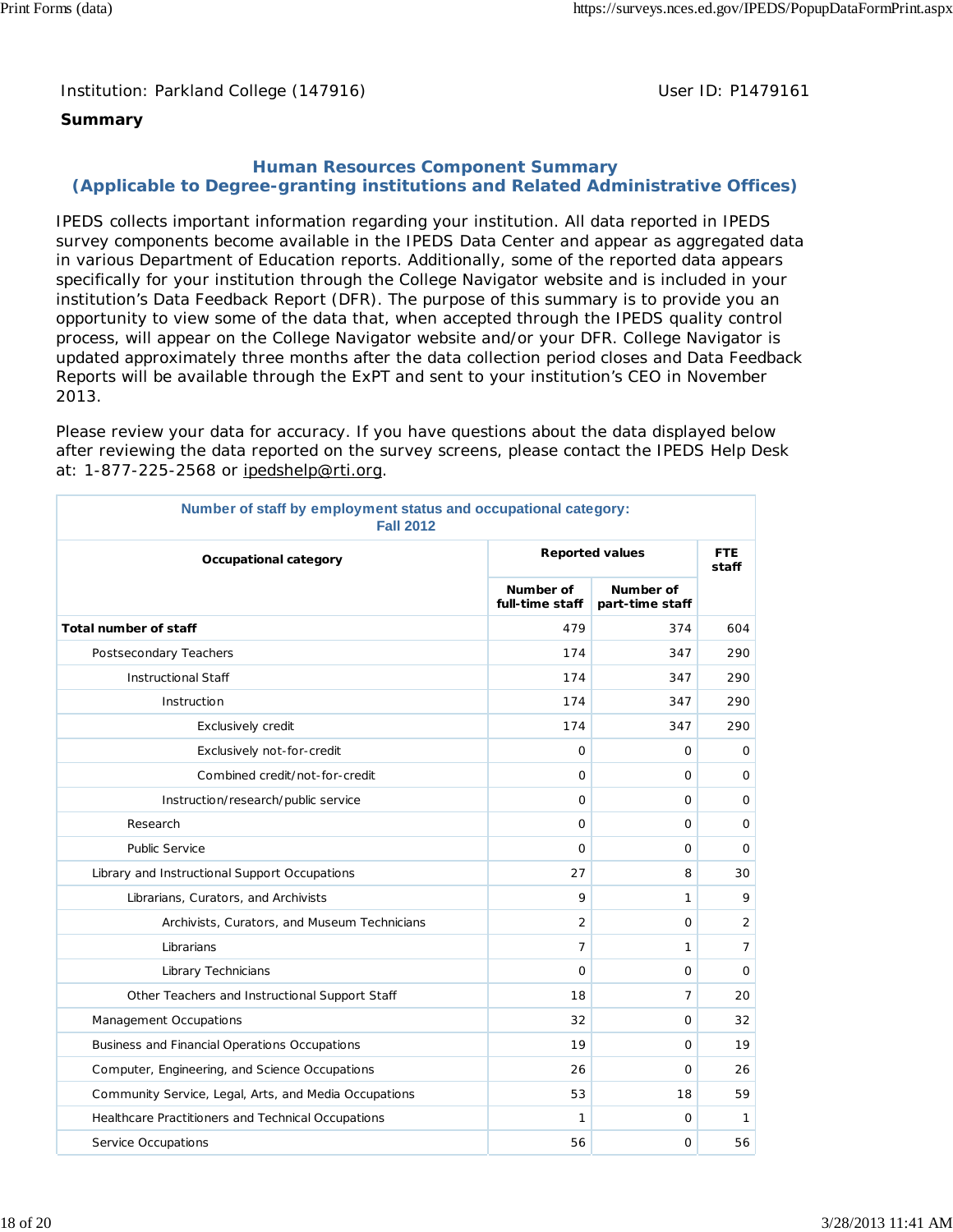| Sales and Related Occupations                                |    |    |
|--------------------------------------------------------------|----|----|
| Office and Administrative Support Occupations                | 74 | 74 |
| Natural Resources, Construction, and Maintenance Occupations |    |    |
| Production, Transportation, and Material Moving Occupations  |    |    |

NOTE: Full-time-equivalent (FTE) staff is calculated by summing the total number of full-time staff and adding one-third of the total number of part-time staff. Graduate assistants are not included in the above figures. Many of the FTE figures may be included in the DFR.

#### **Salaries of full-time instructional staff by contract length and academic rank: Academic year 2012-13**

|                        |                      | <b>Full-time instructional staff</b> |                       |                       | Total<br>employees<br>for Salary<br>reporting | Total<br><b>Number</b><br>Οf<br><b>Months</b> | Salary<br>Outlays | Weighted<br>average<br><b>Salaries</b><br>per month |  |  |
|------------------------|----------------------|--------------------------------------|-----------------------|-----------------------|-----------------------------------------------|-----------------------------------------------|-------------------|-----------------------------------------------------|--|--|
| Academic<br>rank       | 9-month<br>contracts | 10-month<br>contracts                | 11-month<br>contracts | 12-month<br>contracts |                                               |                                               |                   |                                                     |  |  |
| <b>All Ranks</b>       | 174                  |                                      |                       |                       | 174                                           | 1,566                                         | \$11,924,838      | \$7,615                                             |  |  |
| Professor              | 38                   |                                      |                       |                       | 38                                            | 342                                           | \$3,065,241       | \$8,963                                             |  |  |
| Associate<br>professor | 103                  |                                      |                       |                       | 103                                           | 927                                           | \$7,083,161       | \$7,641                                             |  |  |
| Assistant<br>professor | 10                   |                                      |                       |                       | 10                                            | 90                                            | \$577,216         | \$6,414                                             |  |  |
| Instructor             | 22                   |                                      |                       |                       | 22                                            | 198                                           | \$1,155,210       | \$5,834                                             |  |  |
| Lecturer               |                      |                                      |                       |                       |                                               |                                               |                   |                                                     |  |  |
| No<br>academic<br>rank | 1                    |                                      |                       |                       |                                               | 9                                             | \$44,010          | \$4,890                                             |  |  |

NOTE: The above data are based on the Salary outlays part of the IPEDS HR component. The Weighted average salaries per month of full-time instructional staff by academic rank are calculated by adding the salary outlays reported for Men plus Women by academic rank [reported on the Part G, Salary outlays screen] then dividing the sum by the "Total Number of Months" for Men plus Women by academic rank [calculated from data reported on the Part G, Salary Worksheet screen]. Salaries of full-time instructional staff on less-than-9-month contracts are not collected. Also, salaries of medical school staff are not collected. The weighted average salaries per month may be included in the DFR.